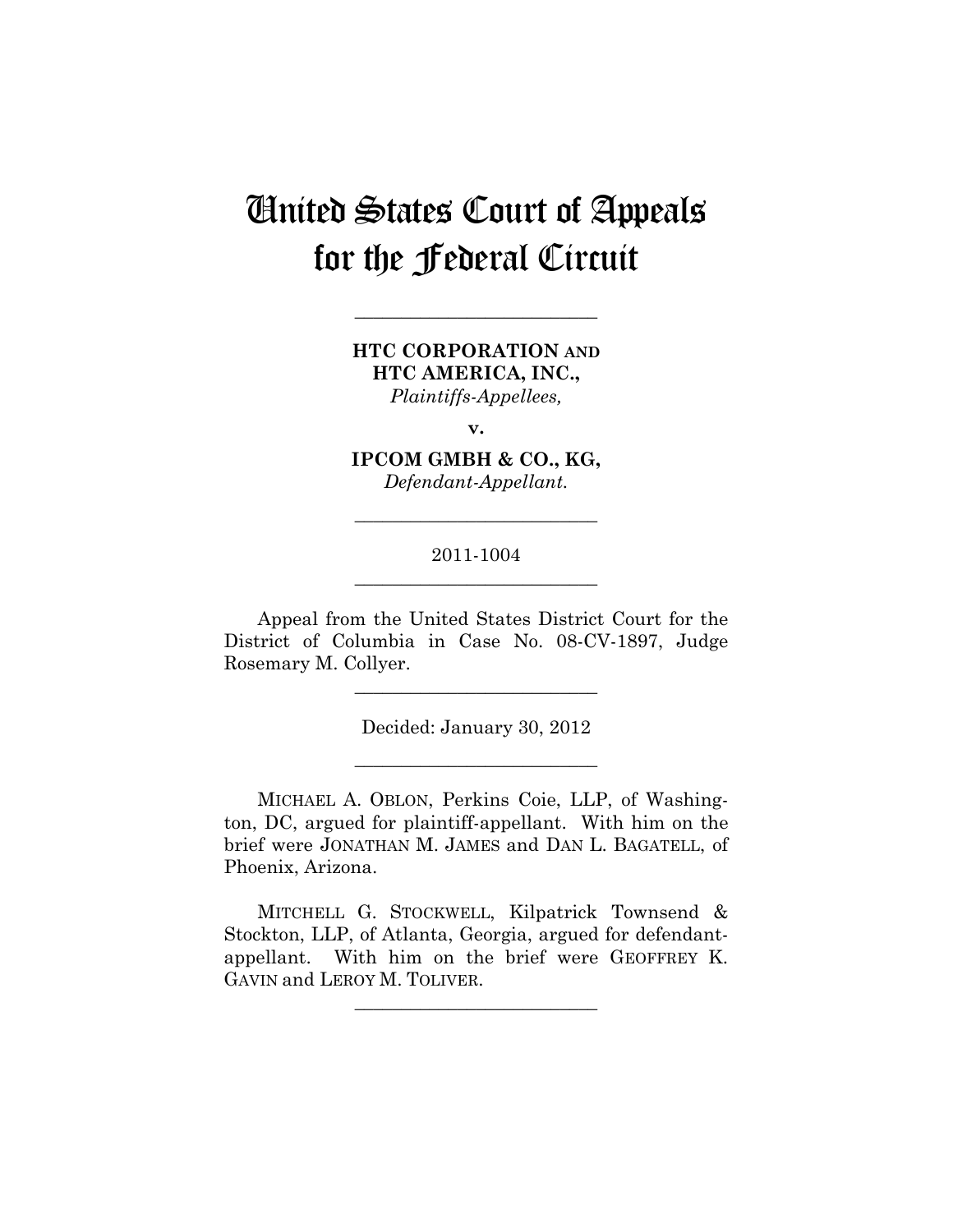### Before BRYSON, LINN, and O'MALLEY, *Circuit Judges*.

## O'MALLEY, *Circuit Judge*.

The U.S. District Court for the District of Columbia granted HTC Corporation and HTC America, Inc.'s ("HTC") motion for summary judgment of invalidity of claims 1 and 18 of U.S. Patent No. 6,879,830, owned by IPCom GmbH & Co., KG ("IPCom"). The district court concluded that those claims were indefinite because they claimed both an apparatus and method steps. We reverse the district court's judgment because the district court misconstrued the claims, which cover only an apparatus.

As an alternative basis for invalidating claims 1 and 18, HTC argues that the claims are indefinite because the '830 patent's specification fails to disclose corresponding structure for the claims' means-plus-function limitation. On this point, we agree with the district court that the specification adequately discloses a processor and transceiver for use in performing the functions recited in these claims. Although the district court was wrong to conclude that a processor and transceiver alone provide sufficient structure for the asserted claims, HTC waived any other legitimate attack on the adequacy of the disclosures with respect to claims 1 and 18. We, thus, find that the district court was correct to deny summary judgment on HTC's alternative indefiniteness claim.

I.

HTC sued IPCom in 2008 and sought a declaration that it did not infringe a valid and enforceable claim of one of IPCom's patents. IPCom filed a counterclaim and alleged infringement of two additional patents, including the '830 patent.

The '830 patent covers a handover in a cellular telephone network. A cellular telephone—called a "mobile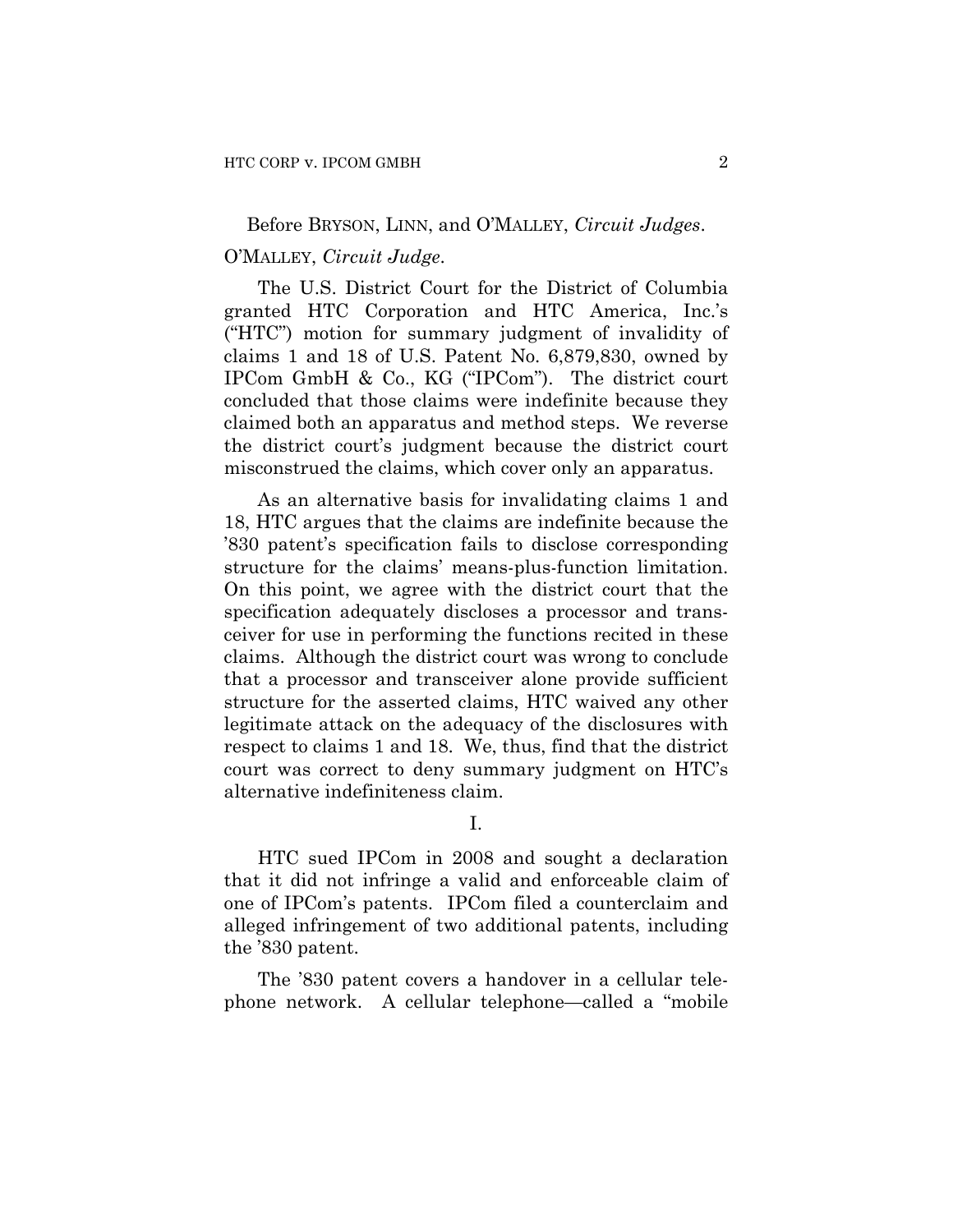station" in the patent—maintains a link with a tower called a "base station." A handover occurs when a mobile station switches from one base station to another. This happens, for example, when a person using a cellular telephone travels in a car between coverage areas. The invention, in principle, reduces the chance of interrupted service during a handover.

Claim 1 recites:

A mobile station for use with a network including a first base station and a second base station that achieves a handover from the first base station to the second base station by:

storing link data for a link in a first base station,

holding in reserve for the link resources of the first base station, and

when the link is to be handed over to the second base station:

initially maintaining a storage of the link data in the first base station,

initially causing the resources of the first base station to remain held in reserve, and

at a later timepoint determined by a fixed period of time predefined at a beginning of the handover, deleting the link data from the first base station and freeing up the resources of the first base station, the mobile station comprising:

an *arrangement for reactivating* the link with the first base station if the handover is unsuccessful.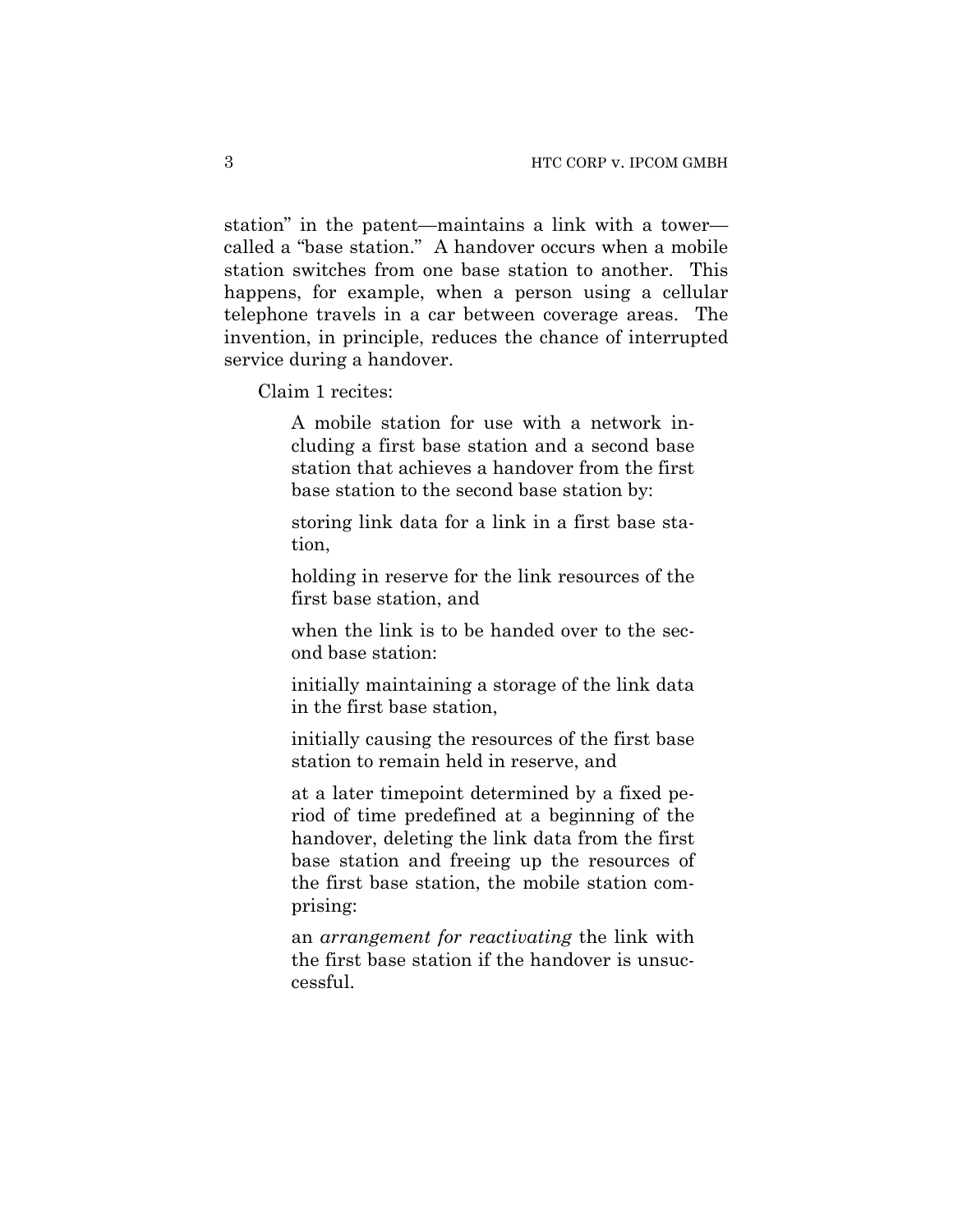U.S. Patent No. 6,879,830 col.8 ll.12–32 (filed Jan. 6, 2000) (emphasis added).

Claim 18 is identical to claim 1, except that the phrase in claim 1 that reads, "at a later timepoint determined *by a fixed period of time predefined at a beginning of the handover*, deleting the link data from the first base station and freeing up the resources of the first base station . . . " is modified in claim 18 to read, "at a later timepoint determined *based on a message from one of the mobile station and the second base station regarding a successful completion of handing over the link*, deleting the link data from the first base station and freeing up the resources of the first base station . . . ." *Id.* col.10 l.61–col.12 l.6 (emphasis added). The distinction is immaterial to this appeal.

In its opening claim construction brief, HTC moved for summary judgment of invalidity on the ground that the means-plus-function limitation "arrangement for reactivating," found in the last paragraph of claims 1 and 18, was indefinite because the patent failed to disclose structure corresponding to the claimed function. The district court rejected that argument because, the court believed, a person of skill in the art would understand that the corresponding structure was a processor and transceiver. *HTC Corp. v. IPCom GmbH & Co.*, No. 08 cv-1897 (D.D.C. Aug. 25, 2010), ECF No. 187 at 42. HTC, however, also argued for summary judgment on the ground that claims 1 and 18 were indefinite because they claimed both an apparatus and method steps. The district court agreed with that argument and granted summary judgment of invalidity of claims 1 and 18. *Id.* at 47.

The district court's ruling only partially disposed of the claims in the case. The parties stipulated, and the district court agreed, to enter final judgment on the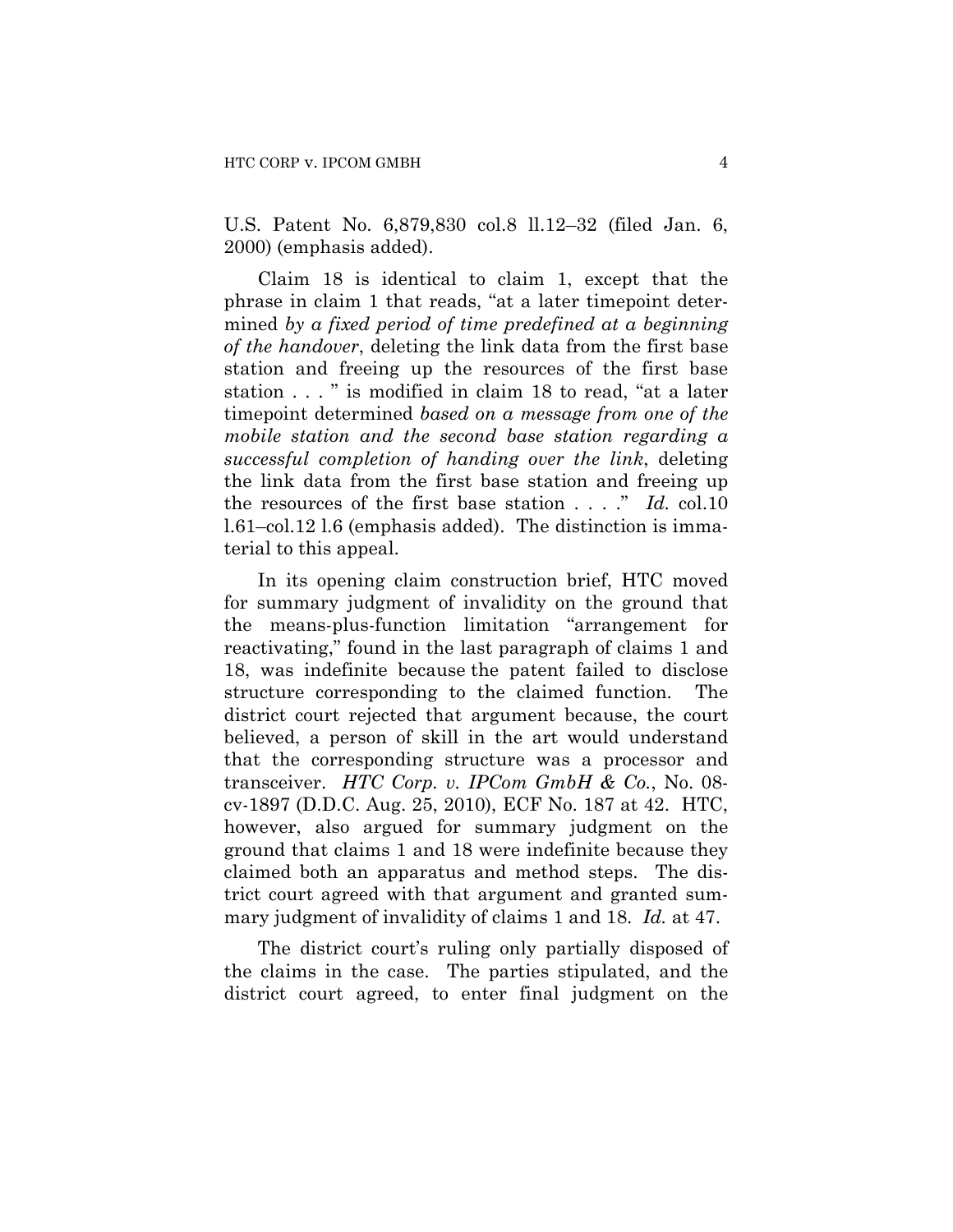summary judgment ruling and certify the matter for immediate appeal. *See* Fed. R. Civ. P. 54(b). The parties also stipulated that claim 12, in addition to claims 1 and 18, was indefinite under the district court's reasoning. Our opinion and judgment apply to claim 12 as well.

#### II.

The district court erred when it held the claims indefinite for claiming an apparatus and method steps. First, the district court misconstrued the claims. Then, the district court applied to the erroneous construction this court's precedent prohibiting hybrid claiming of apparatus and method steps. The prohibition on hybrid claiming is inapplicable to claims 1 and 18 when they are correctly construed.

#### A.

The district court erred in construing claims 1 and 18 because it failed to adhere to the principles of claim construction set forth in *Phillips v. AWH Corp.*, 415 F.3d 1303 (Fed. Cir. 2005) (en banc). To facilitate our claim construction analysis, we recite the relevant portion of the claims again, annotate them with numbered paragraphs, and emphasize key terms:

[1] A *mobile station* for use with a *network including* a first base station and a second base station *that* achieves a handover from the first base station to the second base station by:

[2] storing link data for a link in a first base station,

[3] holding in reserve for the link resources of the first base station, and

[4] when the link is to be handed over to the second base station: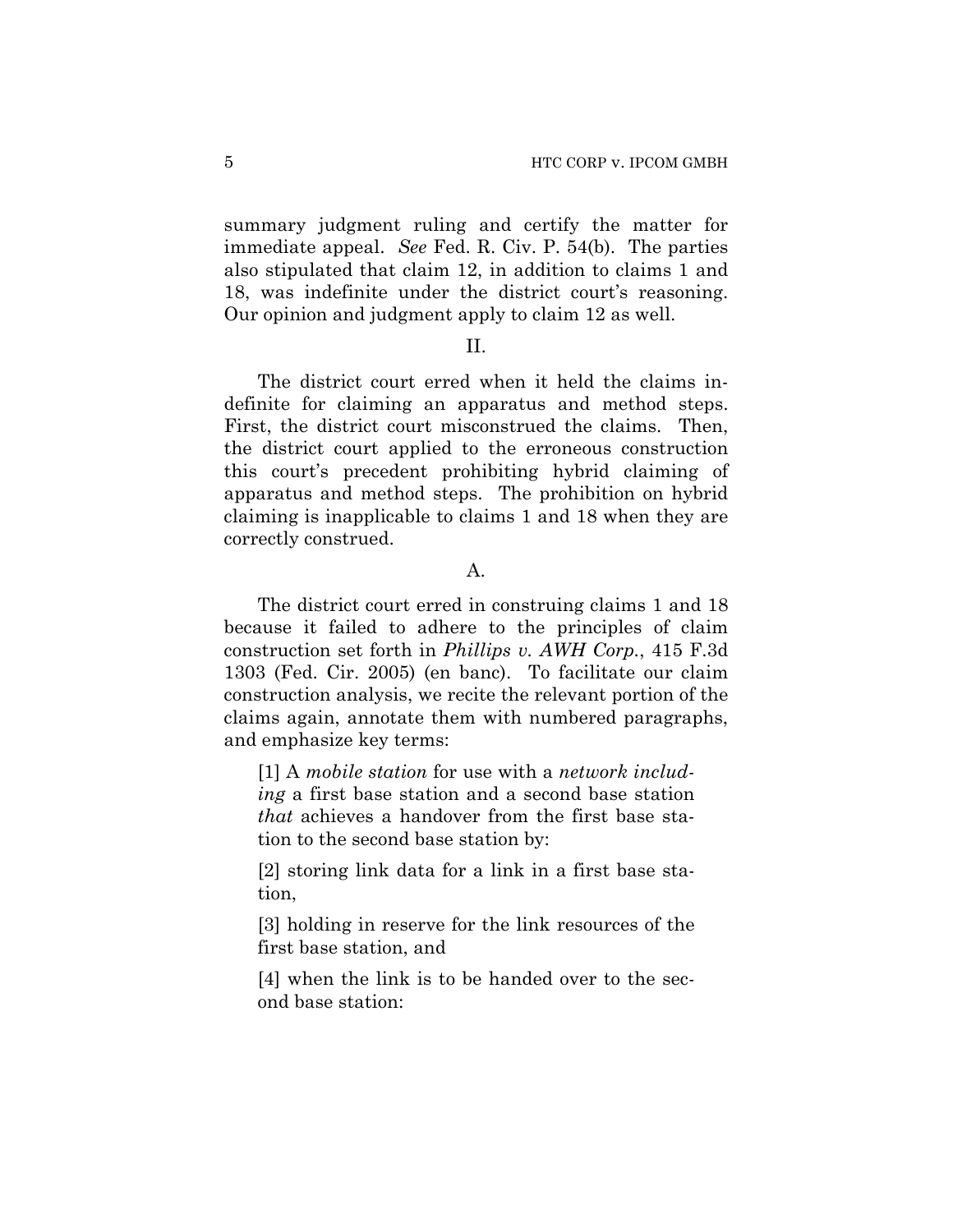[5] initially maintaining a storage of the link data in the first base station,

[6] initially causing the resources of the first base station to remain held in reserve, and

[7] at a later timepoint . . . deleting the link data from the first base station and freeing up the resources of the first base station, *the mobile station comprising*:

[8] an *arrangement for reactivating* the link with the first base station if the handover is unsuccessful.

'830 patent col.8 ll.12–32, col.10 l.61–col.12 l.6 (emphases added). The parties disagree whether the mobile station or the network, both recited in paragraph 1, implements the six functions enumerated in paragraphs 2–7. If the mobile station implements the functions, the claims are indefinite because they recite both an apparatus—the mobile station—and method steps—the functions enumerated in paragraphs 2–7. If the network performs the functions, the claims are not indefinite because the claims merely describe the network environment in which the mobile station must be used. The district court concluded, without complying with *Phillips*'s claim construction principles, that the mobile station implements the functions recited in paragraphs 2–7.

1.

The district court did not examine adequately the claims themselves. *Phillips*, 415 F.3d at 1314. Claims 1 and 18 begin by reciting, in the first paragraph, a "mobile station" to be used with a "network." Immediately following "network" are the phrase "including a first base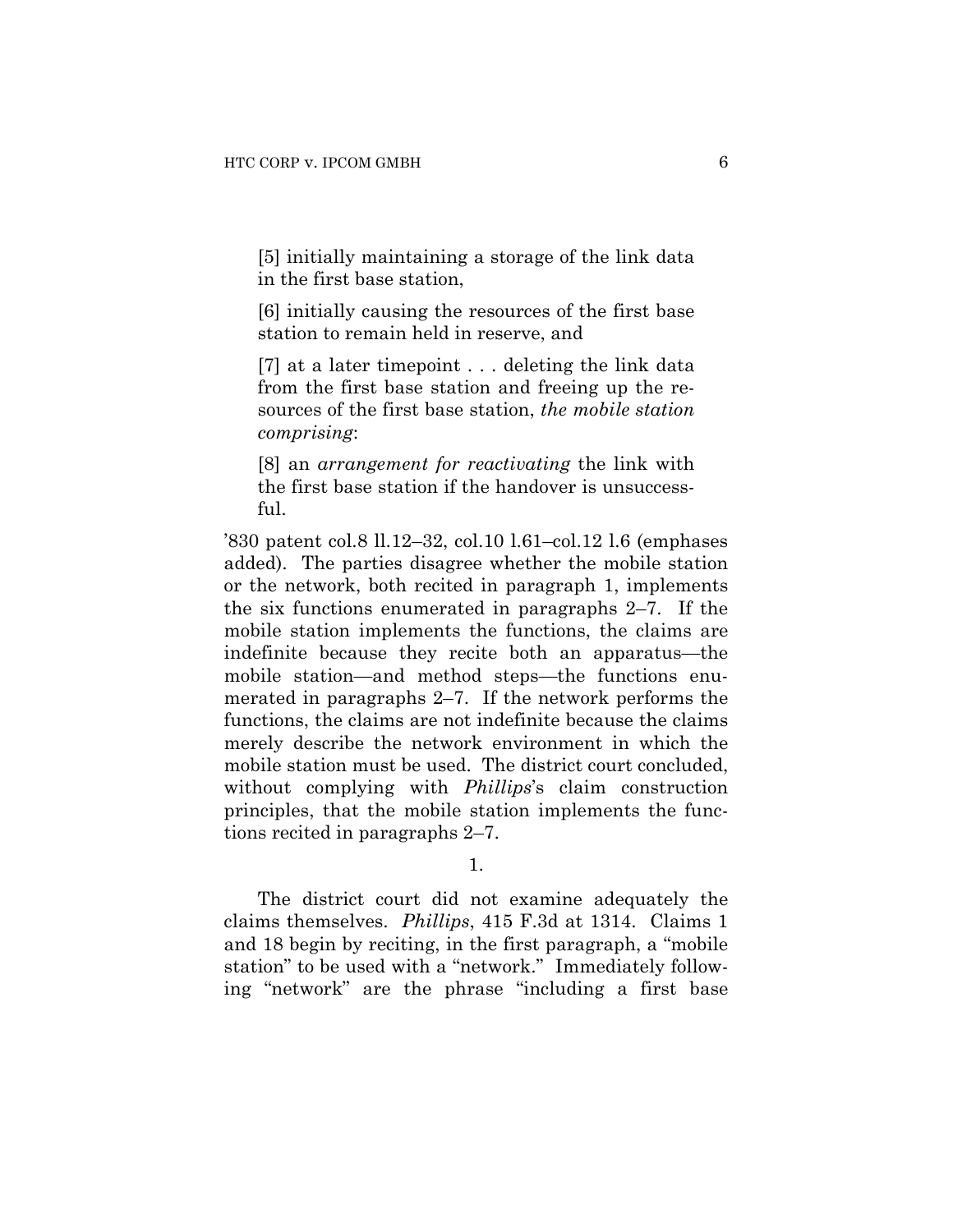station and a second base station" and the clause "that achieves a handover from the first base station to the second base station by [implementing the six enumerated functions]." Modifiers should be placed next to the words they modify. William Strunk, Jr. & E.B. White, *The Elements of Style* 30 (4th ed. 2000). A reader, therefore, may assume that the phrase beginning with "including" and the clause beginning with "that achieves" modify "network."

Supporting that assumption, the claims re-introduce the mobile station in paragraph 7 after the enumerated functions. The mobile station is followed by a functional limitation in paragraph 8: "the mobile station *comprising* . . . an arrangement for reactivating the link with the first base station if the handover is unsuccessful." '830 patent col.8 ll.28–32, col.12 ll.4–6 (emphasis added). The claims would read in a disjointed manner if they were to recite the mobile station in the first paragraph, modify the mobile station with the six enumerated functions, and then, without a transition, recite the mobile station again in paragraph 7, followed by yet another modifier. Had the claim drafter intended that format, the drafter likely would have followed the recitation of the mobile station in paragraph 7 with "further comprising" instead of "comprising" to signal that *additional* modification would be attached to the mobile station.

Words of a claim "are generally given their ordinary and customary meaning." *Vitronics Corp. v. Conceptronic, Inc.*, 90 F.3d 1576, 1582 (Fed. Cir. 1996). The plain language of claims 1 and 18 indicates that the network, not the mobile station, performs the enumerated functions.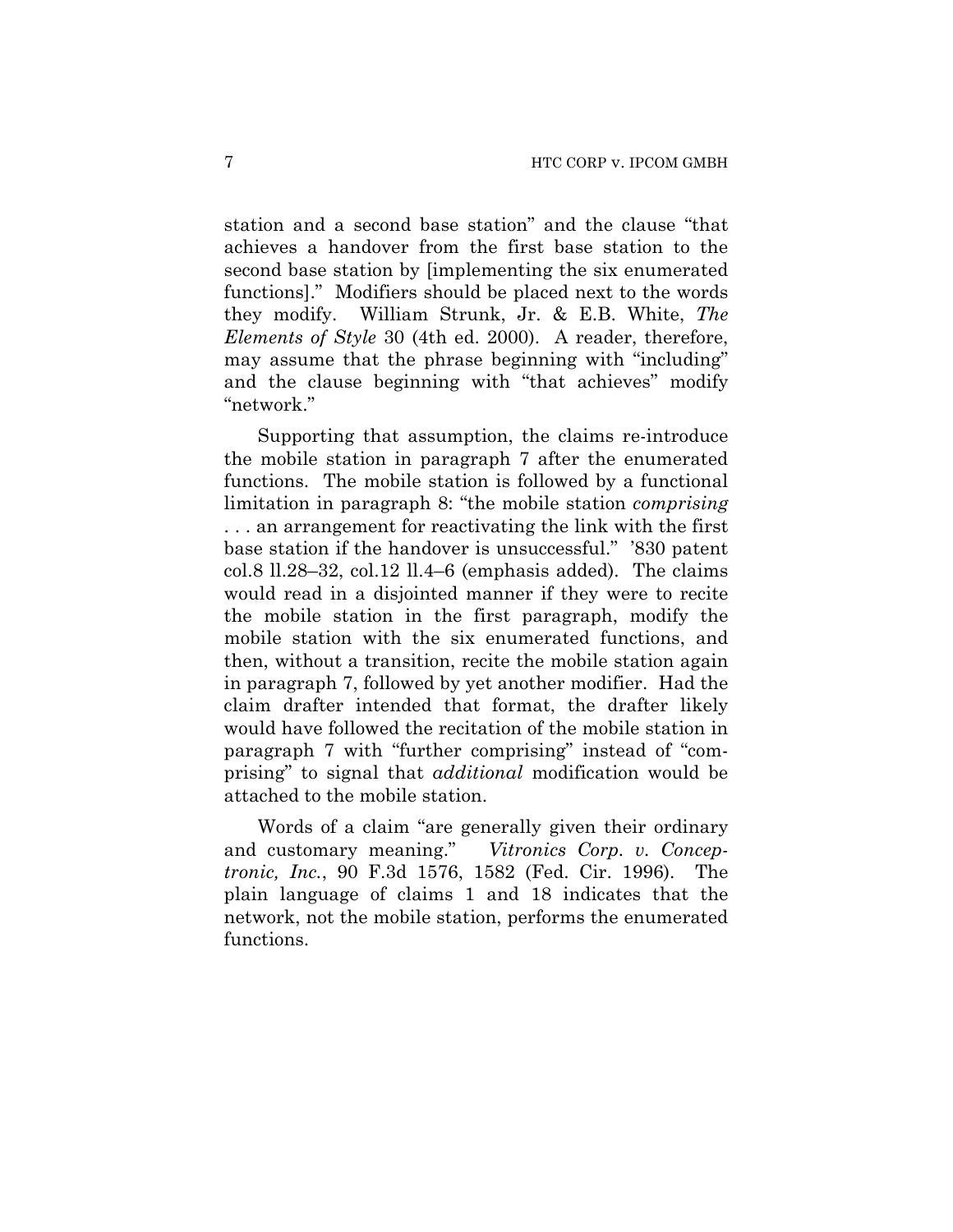In addition to examining the claim language, the district court should have referred to the specification to understand the claims. *Phillips*, 415 F.3d at 1315. The specification is in parity with the claim language, confirming that the network, rather than the base station, performs the enumerated functions. As the specification explains, the first base station, not the mobile station, initially stores link data: "[T]he data required for the link initially remain stored in BS 1 [the first base station], and initially BS 1 does not reassign the resources . . . required to maintain the link with the MS [mobile station]." '830 patent col.5 ll.61–64. This is consistent with the claims' first five enumerated functions in paragraphs 2–6: "[2] storing link data for a link in a first base station," "[3] holding in reserve for the link resources of the first base station," and, "[4] when the link is to be handed over to the second base station," "[5] initially maintaining a storage of the link data in the first base station" and "[6] initially causing the resources of the first base station to remain held in reserve." The specification then explains that, after a successful handover, the first base station, not the mobile station, deletes the held resources: "BS 1 can therefore delete the information and, respectively, the resources that were held in reserve can be assigned elsewhere." *Id.* col.6 ll.18–20. This is consistent with the claims' sixth condition recited in paragraph 7, in which, "at a later timepoint," link data are deleted "from the first base station and free[] up the resources of the first base station."

HTC fails to cite any part of the specification indicating that the mobile station implements the six functions. The mobile station, HTC argues, is the "quarterback" of the handover because the specification speaks in terms of the mobile station's "performing" a handover. The specifi-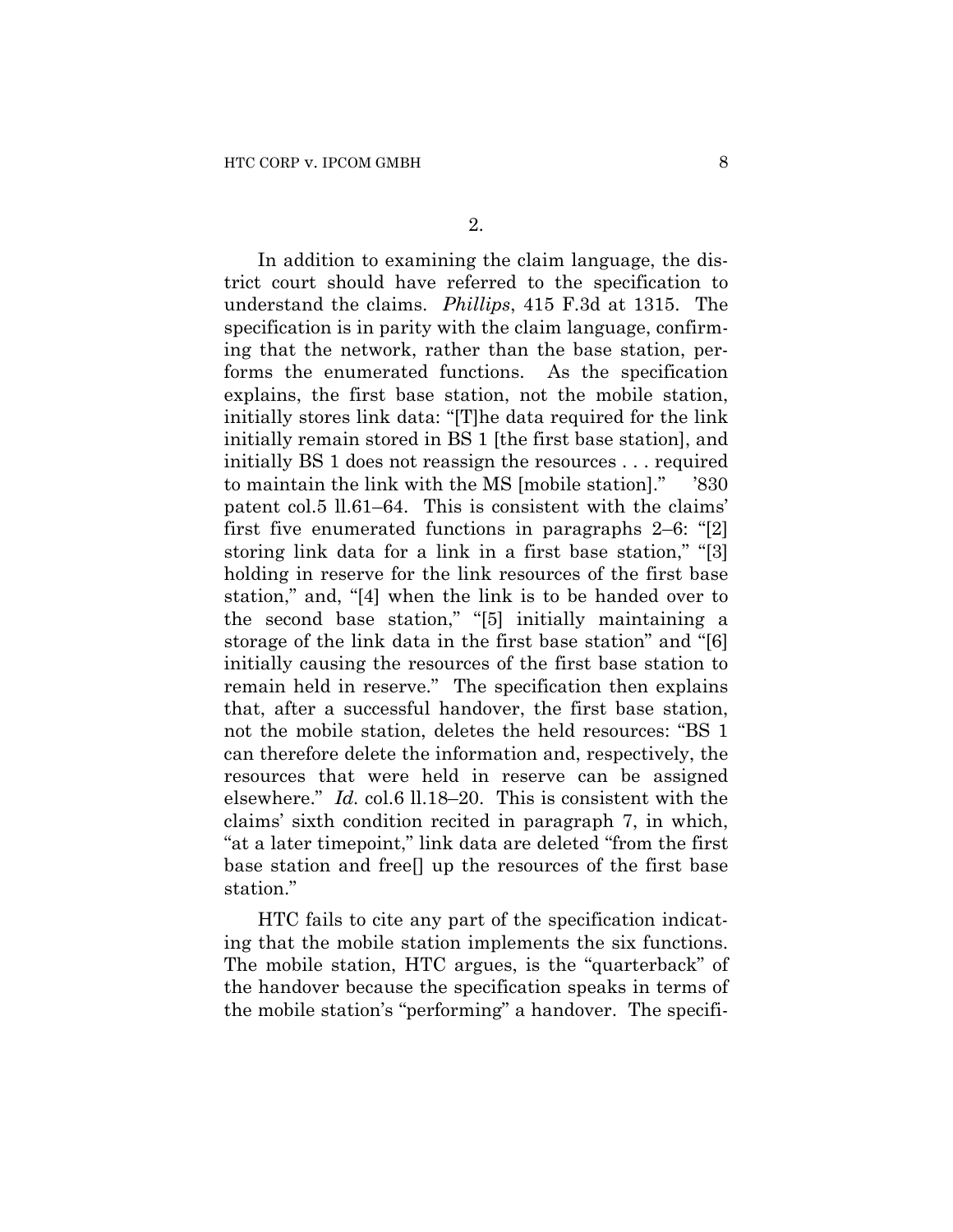cation, however, does not suggest that the mobile station must actually implement the six functions to perform a handover. In one scenario described in the specification, the mobile station sends the first base station a "Handover Notify" message indicating that it is trying to perform a handover to another base station. '830 patent col.5 ll.58–59. The first base station—not the mobile station holds resources in reserve and maintains link data while the second base station attempts to establish a link to the mobile station. *Id.* col.5 ll.60–64. Meanwhile, the first and second base stations swap authentication parameters for the mobile station. *Id.* col.6 ll.6–7. The first base station does not delete the link data it is holding in reserve until it receives confirmation from the second base station—not the mobile station—that the handover was successful. *Id.* col.6 ll.15–20. Thus, although the mobile station "performs" the handover, the base stations are actually implementing the six functions. The specification confirms that the six functions define the network environment; they are not functions performed by the mobile station.

3.

A court should also look to the prosecution history when construing a claim. *Phillips*, 415 F.3d at 1317. The district court noted that, in an office action response, the applicants of the '830 patent distinguished a prior art reference that the examiner cited by arguing that "the cited section of [the prior art reference] clearly describes a process that is completely different from *the claimed process* . . . ." App. 46 (emphasis and brackets in original). The district court believed that the applicants' use of the word "process" was an acknowledgement that claims 1 and 18 recite method steps.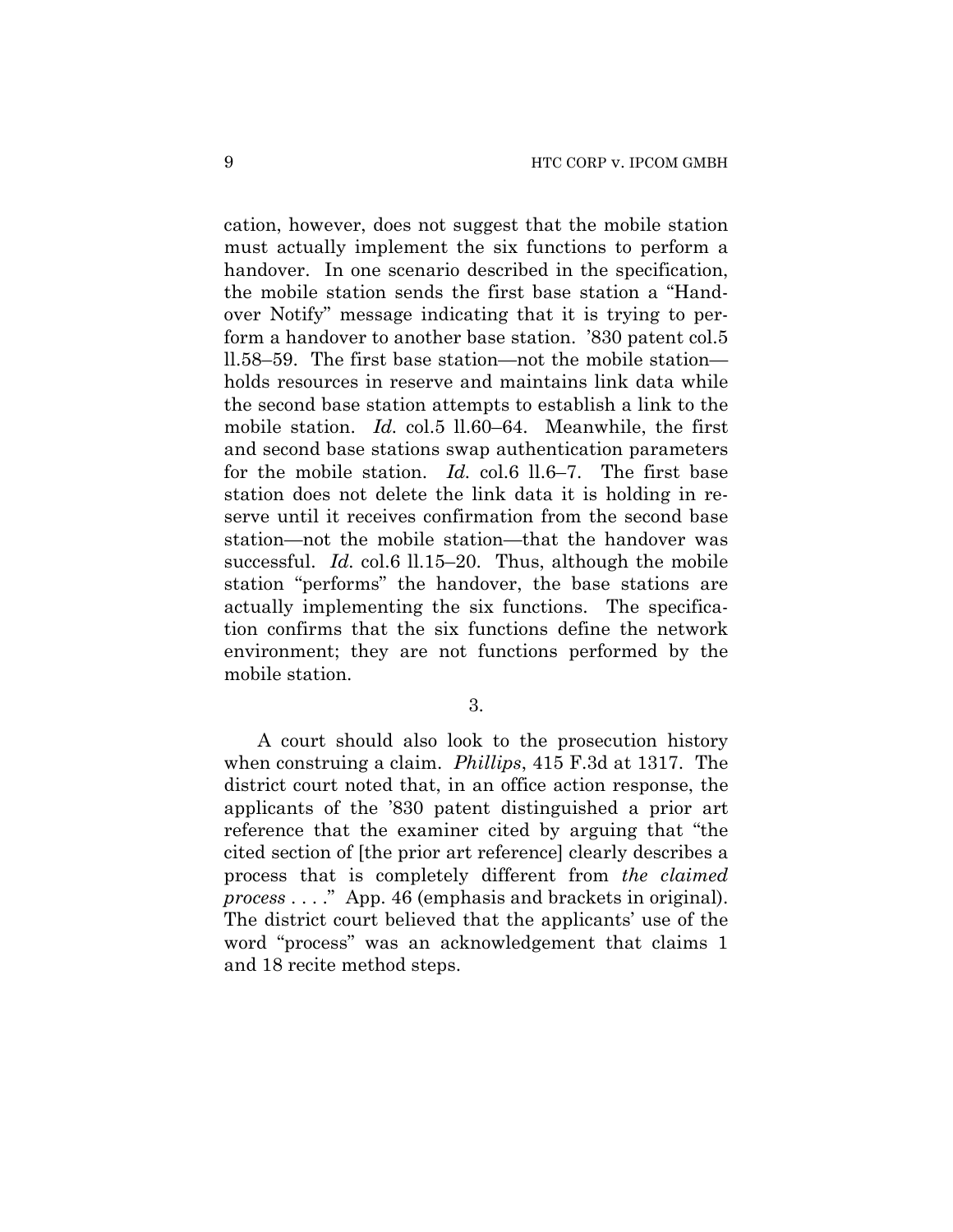The district court placed too much weight on the applicants' use of the word "process" when the claim language and the specification indicated that the applicants did not claim a process. Claim language and the specification generally carry greater weight than the prosecution history. "[B]ecause the prosecution history represents an ongoing negotiation between the PTO and the applicant, rather than the final product of that negotiation, it often lacks the clarity of the specification and thus is less useful for claim construction purposes." *Phillips*, 415 F.3d at 1317. An attorney's single reference to a "process" in the office action response is unpersuasive when weighed against the plain language of the claims and the specification, both of which clearly indicate that the enumerated functions are part of the network environment.

Like the district court, HTC places too much weight on the prosecution history. In addition to seizing on the applicants' use of the word "process," HTC argues that the applicants acquiesced when the examiner called the six enumerated functions "steps." That fact carries little weight. The examiner was also referring, in most instances, to a pending method claim, which the applicants later withdrew.

The cases that HTC cites do not change our view. In *Ventana Medical Systems, Inc. v. Biogenex Laboratories, Inc.*, this court held that an examiner's restriction requirement and a patentee's remarks during prosecution were insufficient to support a finding that the patentee disavowed a particular claim scope. 473 F.3d 1173, 1182– 83 (Fed. Cir. 2006). IPCom's office action response, likewise, is insufficient to support a finding of disavowal. In *Fuji Photo Film Co. v. U.S. International Trade Commission*, this court rejected a patentee's argument that the applicant's failure to recite a "taking lens" as a means in a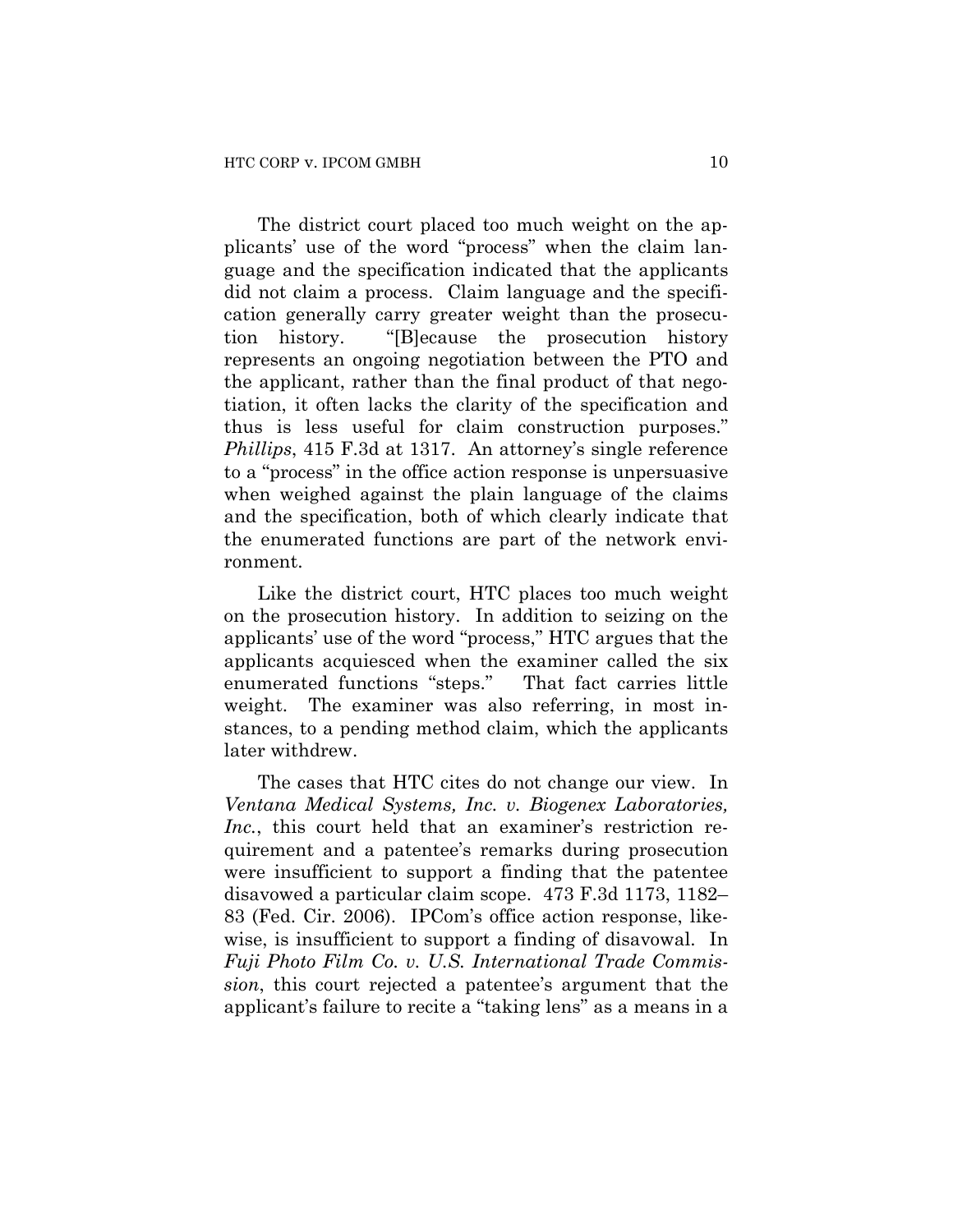claim was an inadvertent omission. 386 F.3d 1095, 1099 (Fed. Cir. 2004). The examiner had suggested that the applicant omitted the taking lens—a suggestion that the applicant never contested. *Id.* at 1100. The applicant's prosecution conduct in *Fuji* provided a much clearer indication of the applicant's understanding of the invention than in this case.

Although the district court was correct in considering the prosecution history, the claim language and specification in this case are better sources for the correct construction.

4.

A court may also look to extrinsic evidence, such as dictionaries and expert opinions. *Phillips*, 415 F.3d at 1317. The parties do not rely on extrinsic evidence in connection with this issue. The claim language and the specification provide ample support for the conclusion that the six enumerated functions are part of the network environment and are not method steps.

#### B.

Based on its erroneous claim construction, the district court held that claims 1 and 18 are indefinite because they claim an apparatus and method steps. *See IPXL Holdings, L.L.C. v. Amazon.com, Inc.*, 430 F.3d 1377 (Fed. Cir. 2006). The claims do not contravene *IPXL* when properly construed.

The claim at issue in *IPXL* read as follows:

The *system of claim 2* [including an input means] wherein the predicted transaction information comprises both a transaction type and transaction parameters associated with that transaction type, and *the user uses the*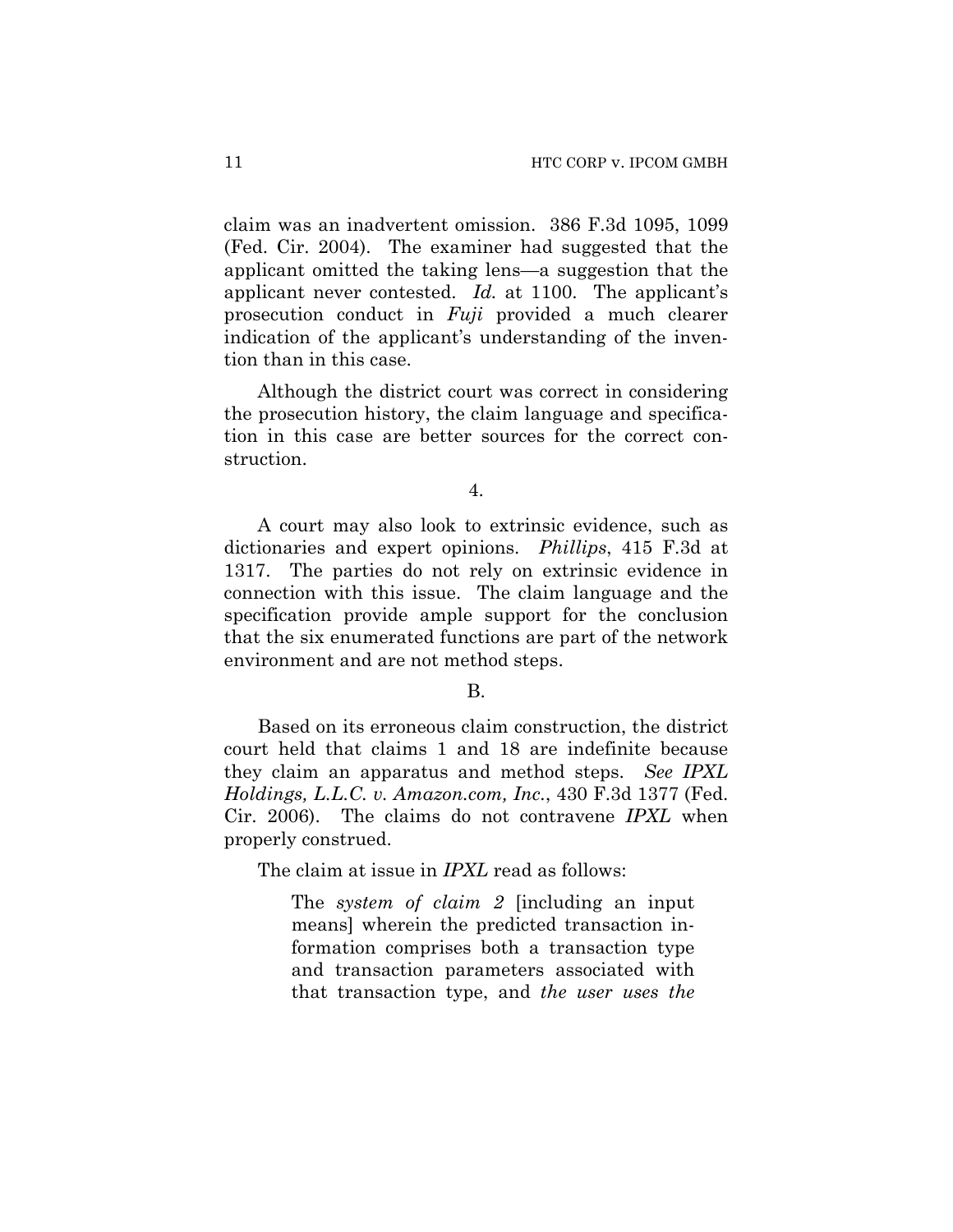*input means* to either change the predicted transaction information or accept the displayed transaction type and transaction parameters.

*Id.* (quoting U.S. Patent No. 6,149,055 col.22 ll.8–13 (filed June 26, 1996)). We held the claim indefinite because the claim failed to make clear whether infringement would occur "when one creates a system that allows the user to change the predicted transaction information or accept the displayed transaction, or whether infringement occurs when the user actually uses the input means to change transaction information or uses the input means to accept a displayed transaction." *Id.* The *IPXL* claim, in other words, was ambiguous because it recited both a system that allowed a user to practice a method step and the user's practicing the method step. Claims 1 and 18 are different. They do not recite a mobile station and then have the mobile station perform the six enumerated functions. The claims merely establish those functions as the underlying network environment in which the mobile station operates.

Claims 1 and 18 are similar to a claim we found definite in *Microprocessor Enhancement Corp. v. Texas Instruments, Inc.*, 520 F.3d 1367 (Fed. Cir. 2008) ("*MEC*"). The claim structure was as follows:

A method of executing instructions in a pipelined processor comprising: [structural limitations of the pipelined processor]; the method further comprising: [method steps implemented in the pipelined processor].

*Id.* at 1374 (quoting U.S. Patent No. 5,471,593 col.129 l.27–col.130 l.32 (filed Jan. 21, 1994)). The *MEC* claim made clear that direct infringement was limited to practicing the claimed method in the pipelined processor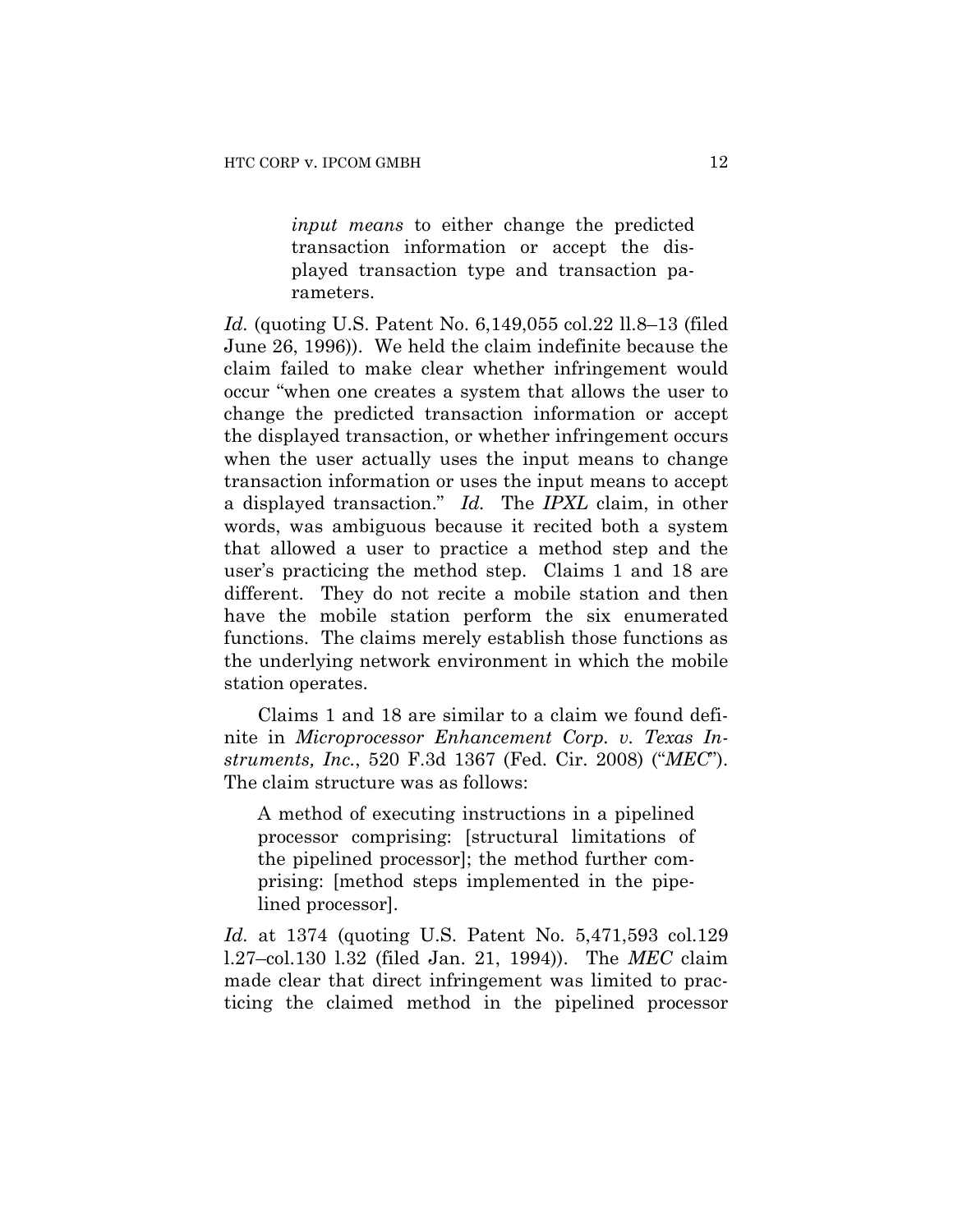possessing the required structure. *Id.* Claims 1 and 18, likewise, make clear that infringement occurs when one makes, uses, offers to sell, or sells the claimed apparatus: the mobile station—which must be used in a particular network environment. Both the *MEC* claim and the claims in this case feature what the *MEC* court called a "preamble-within-a-preamble" format. *Id.* Although the *MEC* court acknowledged that such a format is unconventional, the court found the claim sufficiently clear to apprise a person of when infringement occurs. *Id.* The unconventional format of claims 1 and 18, likewise, does not preclude the claims from being definite.

C.

Finally, IPCom moves that we take judicial notice of several third-party wireless-technology patents that it claims would be jeopardized if we were to hold claims 1 and 18 indefinite. Appellee's Br. 33–34. We deny the motion as moot because the claims are definite.

## III.

HTC argues, as an alternative basis for invalidity, that claims 1 and 18 fail to disclose corresponding structure sufficient to satisfy the principles governing meansplus-function claims. Although the district court was wrong when it found that a processor and transceiver alone supplied sufficient structure, HTC failed to preserve the argument that the specification fails to disclose an algorithm sufficient to transform the processor and transceiver into a special-purpose computer designed to implement the claimed functions. HTC argued only that the specification's reference to cellular telephones was insufficient to convey use of a processor and transceiver with sufficiently complex hardware to perform the handover function described in claims 1 and 18.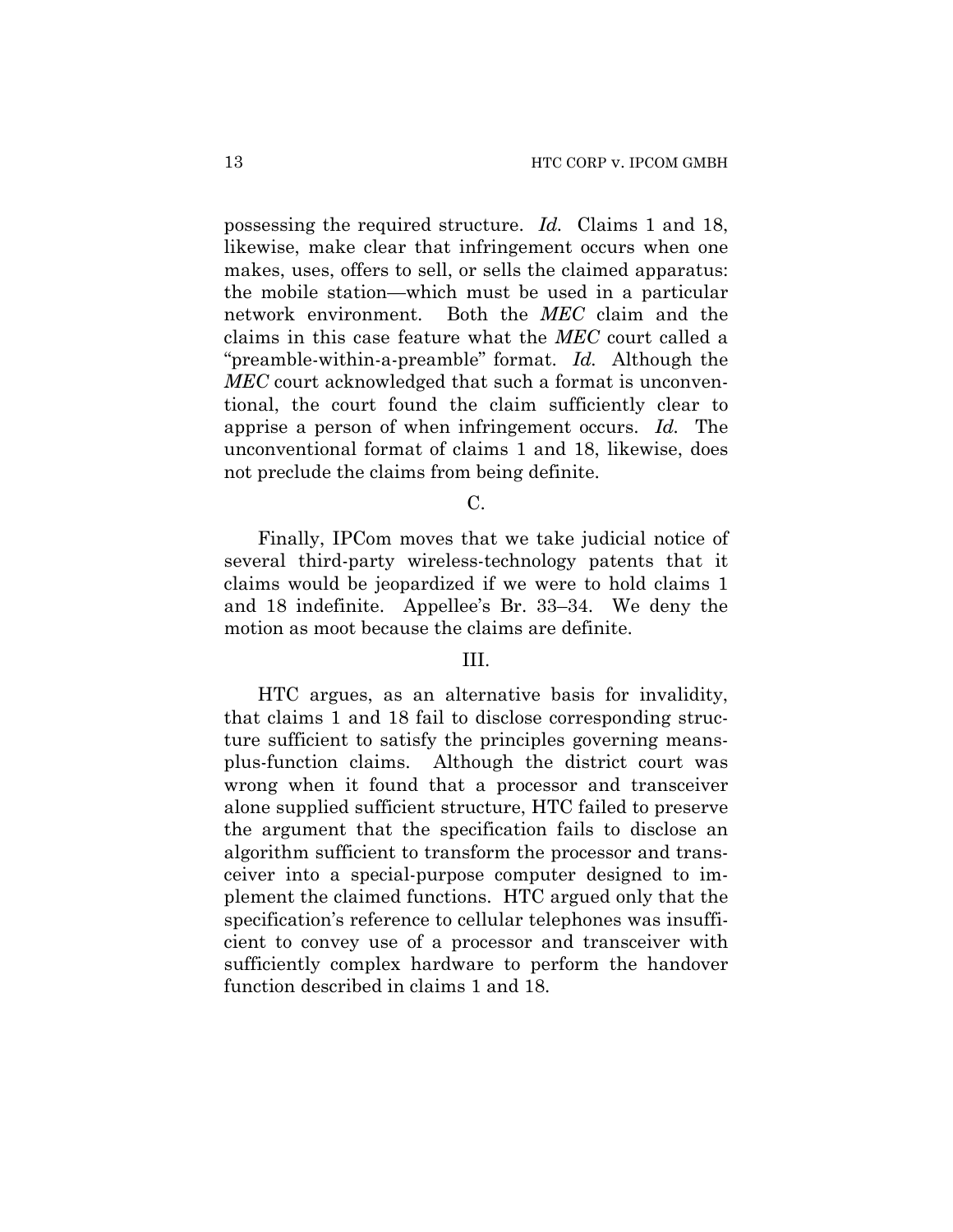The mobile station recited in paragraphs 7–8 of claims 1 and 18 is a "mobile station comprising . . . an arrangement for reactivating the link with the first base station if the handover is unsuccessful." The parties agree that the term "arrangement for reactivating" is a means-plusfunction limitation.

A patentee may express an "element in a claim for a combination" "as a means or step for performing a specified function without the recital of structure, material, or acts in support thereof." 35 U.S.C. § 112 ¶ 6. When a patentee invokes such "means-plus-function" claiming, the "claim shall be construed to cover the corresponding structure, material, or acts described in the specification and equivalents thereof." *Id.*

To determine whether a means-plus-function limitation is definite, a court applies a two-step analysis. First, a court identifies the particular claimed function. *Med. Instrumentation & Diagnostics Corp. v. Elekta AB*, 344 F.3d 1205, 1211 (Fed. Cir. 2003) (citation omitted). The parties agree—aside from immaterial differences in their respective articulations—that the function of the term "arrangement for reactivating" is to reactivate the link with the first base station if the handover is unsuccessful. The district court conducted its analysis based on that articulation; the parties do not ask us to disturb it.

After identifying the particular claimed function, a court, in the second step of the analysis, looks to the specification and identifies the corresponding structure, material, or acts that perform that function. *Id.* (citation omitted). The district court concluded that the structure corresponding to the "arrangement for reactivating" limitation was "a processor connected to a transceiver and programmed to formulate and send messages to reacti-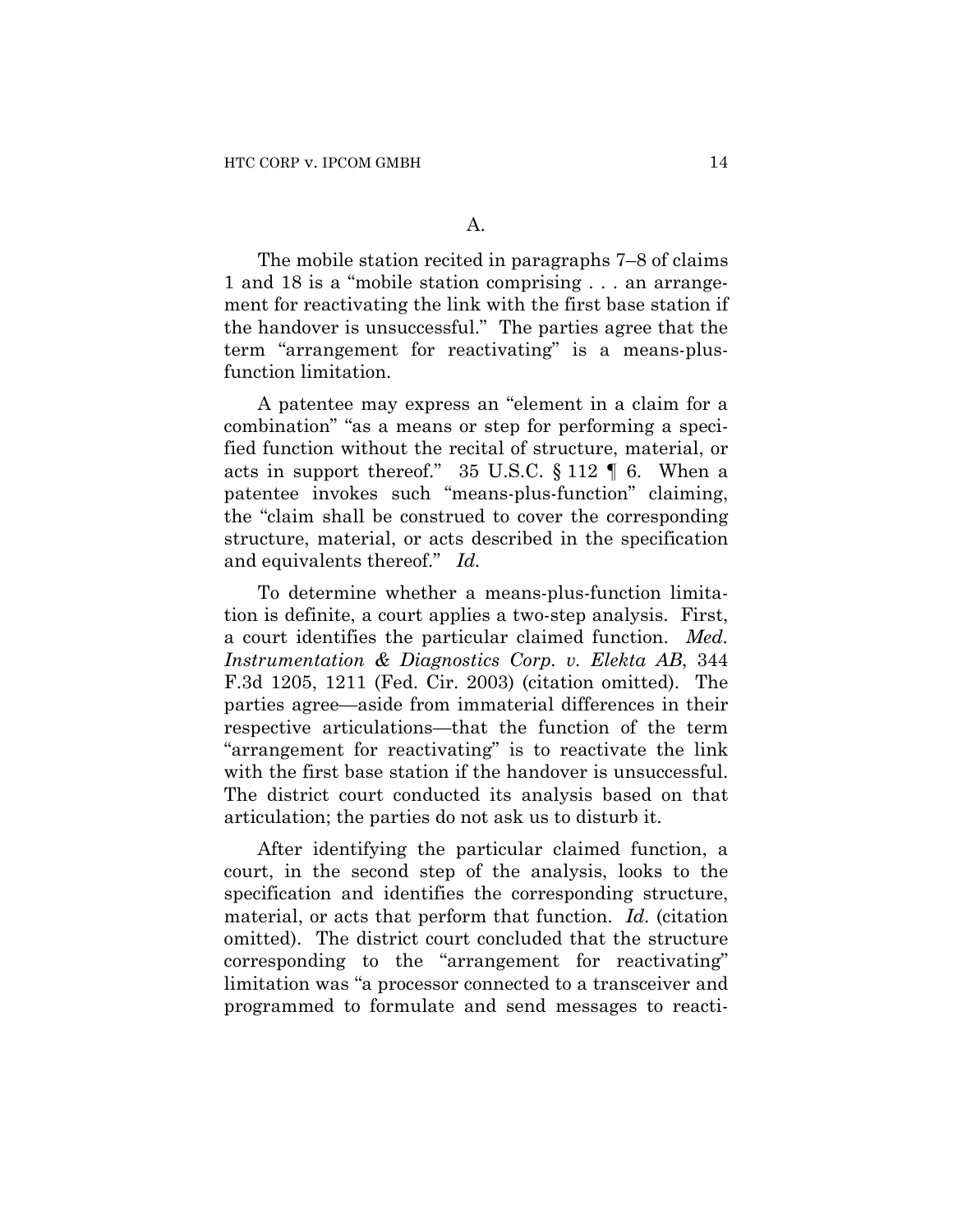vate the link, if the handover is unsuccessful." Although the specification does not literally disclose a processor and transceiver, the district court stated that it had "no doubt that one skilled in the art would immediately deduce that a processor with a transceiver was the structure indicated by the term."

On this point, we agree with the district court. Whether a specification adequately sets forth structure corresponding to a claimed function is viewed from the perspective of one skilled in the art. *Budde v. Harley Davidson, Inc.*, 250 F.3d 1369, 1376 (Fed. Cir. 2001). Although the specification here does not literally disclose a processor and transceiver, a person skilled in the art would understand that the mobile device would have to contain a processor and transceiver. One of HTC's own experts, Dr. Christopher Rose, acknowledged that, at the time of invention, a mobile station would have "to be able to talk to the network," which means "you've got to have a transceiver" and "some sort of processor. Something has to handle the data." The district court relied on Dr. Rose's testimony.

HTC argues that the district court and IPCom placed too much stock in Dr. Rose's testimony. Dr. Rose, HTC argues, merely observed during his deposition that processors and transceivers were among the components found in mobile phones at the time of invention. Dr. Rose, moreover, specifically opined in a declaration that the patent did not disclose or suggest to one skilled in the art any *specific* structural configuration for a processor and transceiver to perform the recited functions.

The district court did not clearly err in relying on Dr. Rose's deposition testimony. Although indefiniteness is a question of law, we review a trial court's factual findings in support of its legal conclusion for clear error. *Tech.*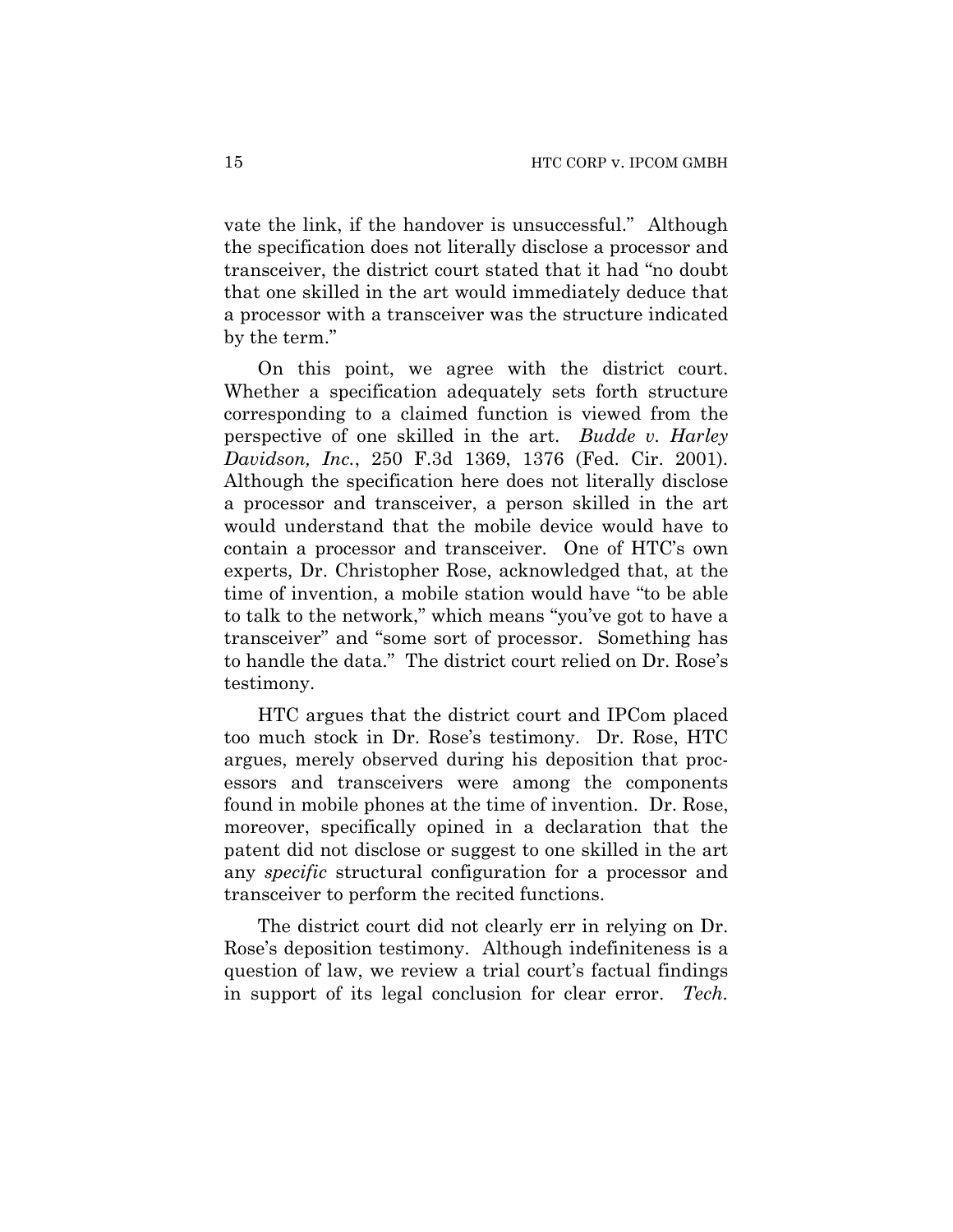*Licensing Corp. v. Videotek, Inc.*, 545 F.3d 1316, 1338 (Fed. Cir. 2008) (citations omitted). HTC offers no basis, nor can we discern one, for unsettling the district court's finding and placing more weight on Dr. Rose's declaration than his deposition testimony. Indeed, even if Dr. Rose's deposition testimony stands for nothing more than that processors and transceivers were among the components found in mobile phones at the time of invention, his testimony is probative of the perspective of those skilled in the art.

Another expert, Dr. Vijay Madisetti, further supported the district court's conclusion. Dr. Madisetti referred to one scenario, described in the specification, in which it is determined that a handover is required because the quality of the link between the mobile station and first base station has fallen below a certain value. That scenario, Dr. Madisetti opined, "tells one of ordinary skill in the art that the [mobile station] is able to receive messages through the use of a transceiver and monitor the link quality, which processors typically do in assessing whether the quality of such signals falls below a certain level." Dr. Madisetti went on to explain that various other functionalities described in the patent conveyed to one skilled in the art that a processor was needed for accomplishing the claimed functions. The expert testimony supports the district court's conclusion.

HTC also contends that, even if one skilled in the art would know that use of a processor and transceiver were needed, one would not understand exactly how that processor and transceiver would be configured—e.g., what its precise "circuitry," "components," or "schematics" would be or what "controllers" would be employed. *HTC Corp. v. IPCom GmbH & Co.*, No. 08-cv-1897 (D.D.C. Nov. 24, 2009), ECF No. 132 at 17-18 ("*HTC's Opening Markman Br.*"); ECF No. 180 at 155 ("*Markman Hr'g Tr.*").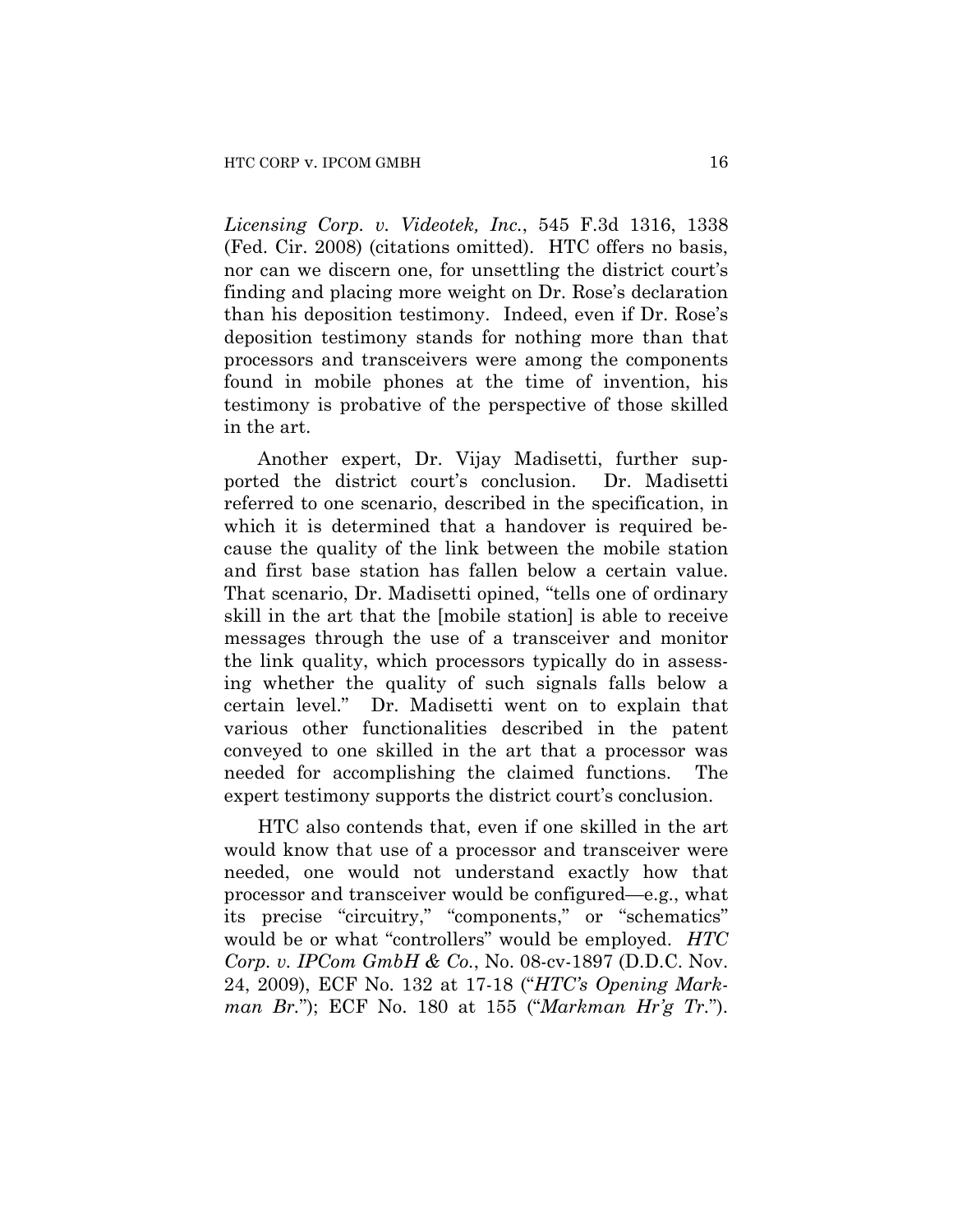Our case law does not require that level of hardware disclosure, however. As long as a sufficient algorithm describing how a general-purpose computer will perform the function is disclosed, reference to such generalpurpose processors will suffice to overcome an indefiniteness challenge. *See Intel Corp. v. VIA Techs., Inc.*, 319 F.3d 1357, 1366-67 (Fed. Cir. 2003).

Contrary to HTC's view, examination of the specification from the perspective of a skilled artisan does not convert an indefiniteness inquiry into an enablement inquiry. We are not analyzing whether a skilled artisan could have devised a processor and transceiver—with all necessary component parts—but whether a skilled artisan would have understood the specification as requiring a processor and transceiver. This approach is consistent with our precedent. *Tech. Licensing Corp.*, 545 F.3d at 1338 (citations omitted).

The district court, in sum, did not err in finding that the specification disclosed a processor and transceiver to one of skill in the art, and that no additional hardware disclosure was needed.

#### B.

The district court misstated the law, however, when it stated that disclosure of a processor and transceiver alone was sufficient to provide structure to these claims. The processor and transceiver amount to nothing more than a general-purpose computer. We have "consistently required that the structure disclosed in the specification be more than simply a general purpose computer or microprocessor." *Aristocrat Techs. Austl. PTY Ltd. v. Int'l Game Tech.*, 521 F.3d 1328, 1333 (Fed. Cir. 2008). General-purpose "computers" or "processors" can be "programmed to perform very different tasks in very different ways." *Id.* Accordingly, "simply disclosing a computer as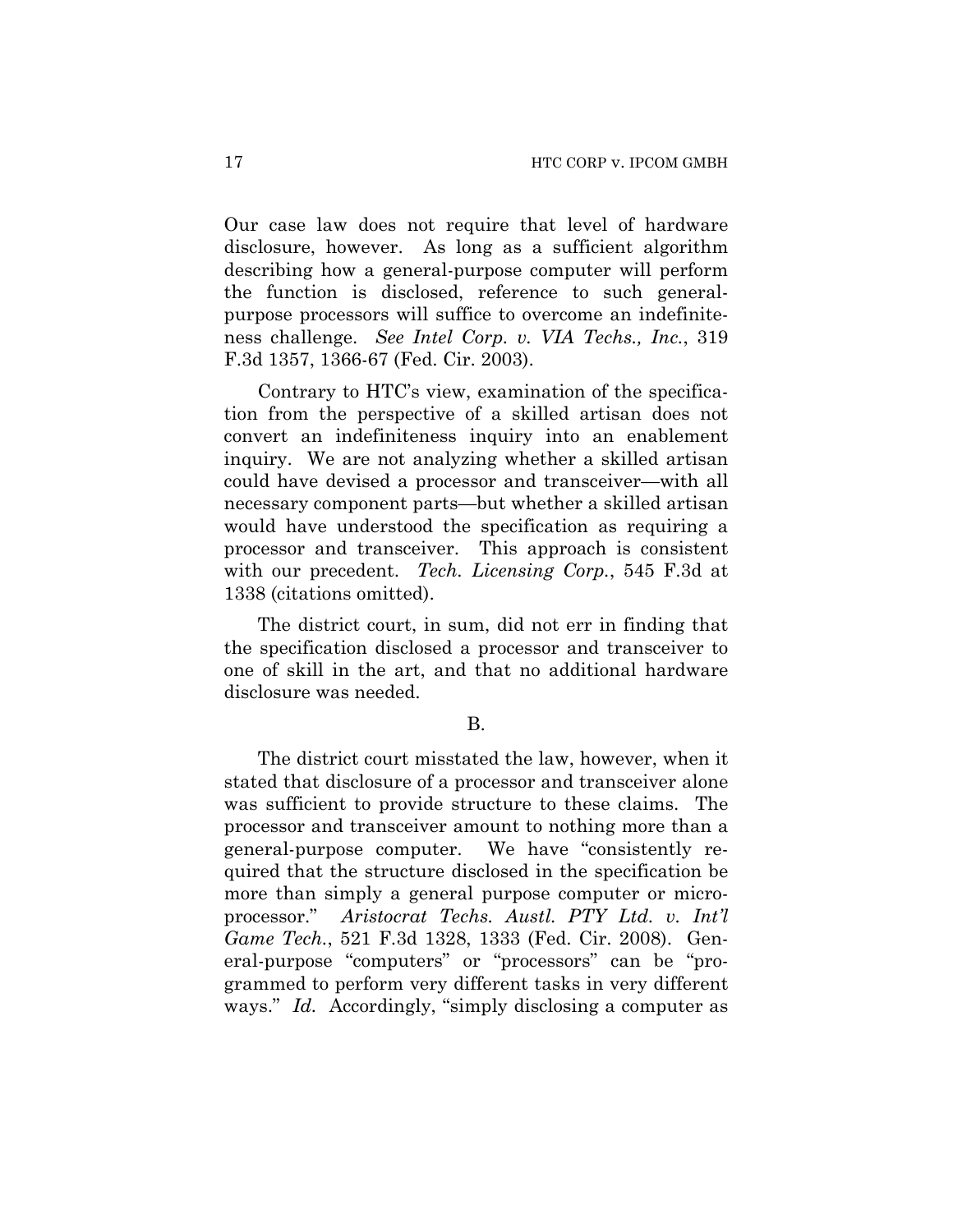the structure designated to perform a particular function does not limit the scope of the claim to 'the corresponding structure, material, or acts' that perform the function, as required by section 112 paragraph 6." *Id.*

Rather than relying on the processor and transceiver, IPCom had to identify an algorithm that the processor and transceiver execute. *Id.* at 1333 (citing *WMS Gaming, Inc. v. Int'l Game Tech.*, 184 F.3d 1339 (Fed. Cir. 1999)). The specification had to disclose that algorithm to one of skill in the art. *Id.* And, it had to do more than parrot the recited function; it had to describe a means for achieving a particular outcome, not merely the outcome itself. *Blackboard, Inc. v. Desire2Learn, Inc.*, 574 F.3d 1371, 1382-85 (Fed. Cir. 2009). While IPCom maintained that the '830 patent contains such a qualifying algorithm, the district court never analyzed whether that claim was true. There is, thus, no finding in the record specifically addressing whether the structure actually needed for the type of functional claiming at issue here can be found in the '830 patent's specification.

C.

The district court failed to analyze the existence and adequacy of an algorithm in the '830 patent because HTC never asked it to do so. HTC never attacked the adequacy of the algorithm to which IPCom pointed before the district court. HTC consistently focused on the lack of hardware rather than the lack of an algorithm. In its opening claim construction brief, for example, HTC argued that the "recited means-plus-function limitations [are] indefinite for failure to disclose . . . corresponding structure . . ." because "nowhere in the '830 patent is there any disclosure of any circuitry, structure, components or schematics of a mobile phone for performing the recited functions." *HTC's Opening Markman Br.* 17.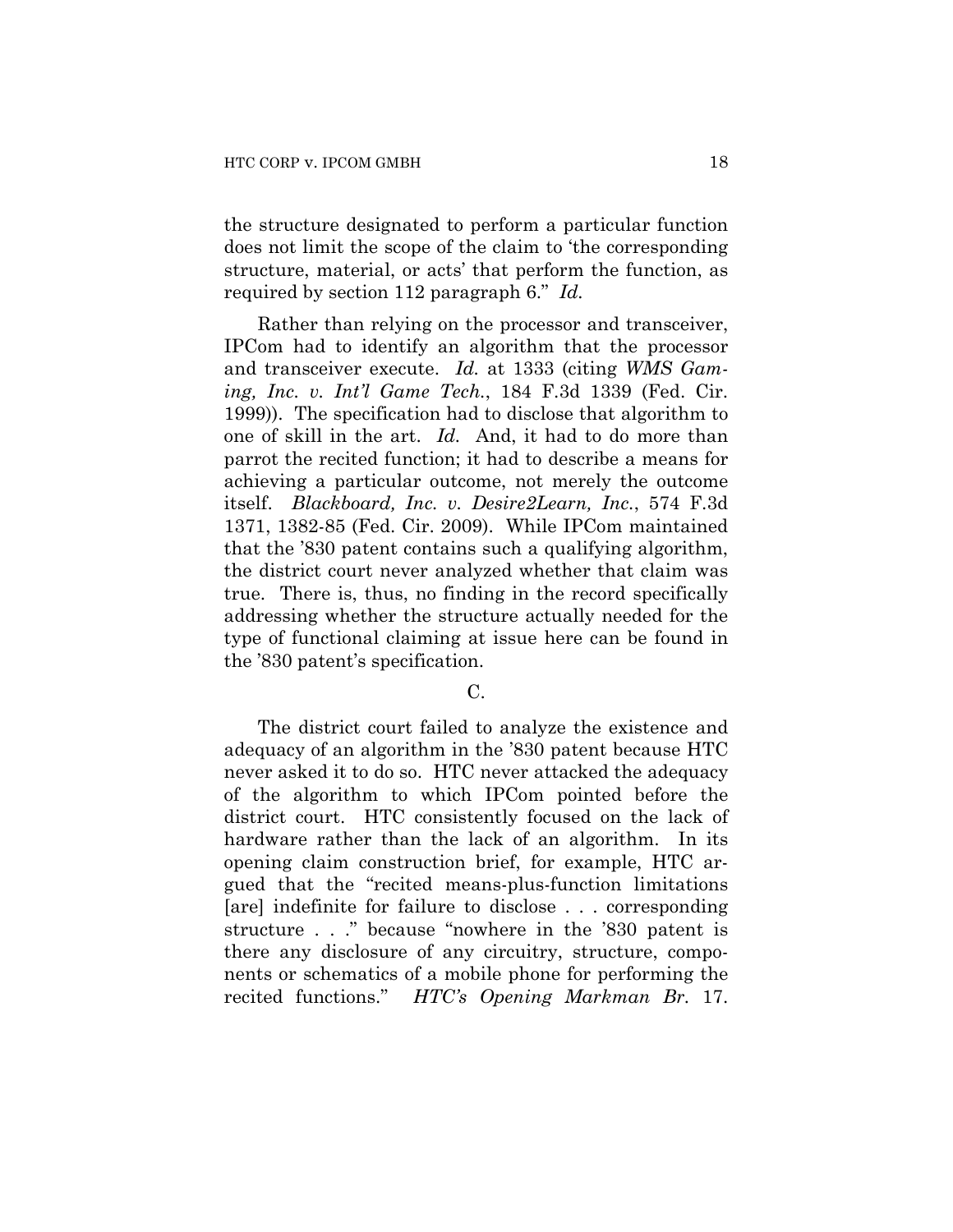HTC mentioned nothing about an algorithm in its indefiniteness argument. Although HTC cited *Aristocrat*, that case appeared only in a string citation as an example of a case supporting the general proposition that a patent is invalid for "failure to disclose structure corresponding to [a] means-plus-function limitation." *Id.* at 19. In its responsive claim construction brief, HTC again focused on the lack of hardware, arguing that the "complete absence of structure in the patent" should not be "excused" based on IPCom's argument that "several patents and articles that pre-date the '830 patent show that mobile phones typically include a 'processor' and receiver." *HTC*, No. 08 cv-1897 (D.D.C. Dec. 23, 2009), ECF No. 151 at 6.

During the *Markman* hearing, HTC once more focused on what it perceived as gaps in the hardware described, arguing that the patent should have explained how the hardware was structured and which piece of the hardware accomplished the base station handover. *Markman Hr'g Tr.* 155. Thus, in comparing the text of the '830 patent to other patents describing processors, HTC's counsel noted that, in those other disclosures, "[t]here's a codec for coding and decoding. There's analogue to digital converters, there's all these controllers... . Sometimes they're bundled up into different units in some ways. Sometimes they are separate. There's lots of different ways to do this and the patent has to set forth something to tell you how to do it." *Id.* Notably, despite IPCom's citation to *WMS Gaming* and its assertion that the patent's disclosed algorithm completed the allegedly missing structure, HTC argued that disclosure of an algorithm was inadequate in the absence of a more detailed description of the computer hardware into which the algorithm would be programmed. *Id.* at 151. And, when the district court later asked about "the argument that . . . the algorithm itself . . . is the structure," HTC's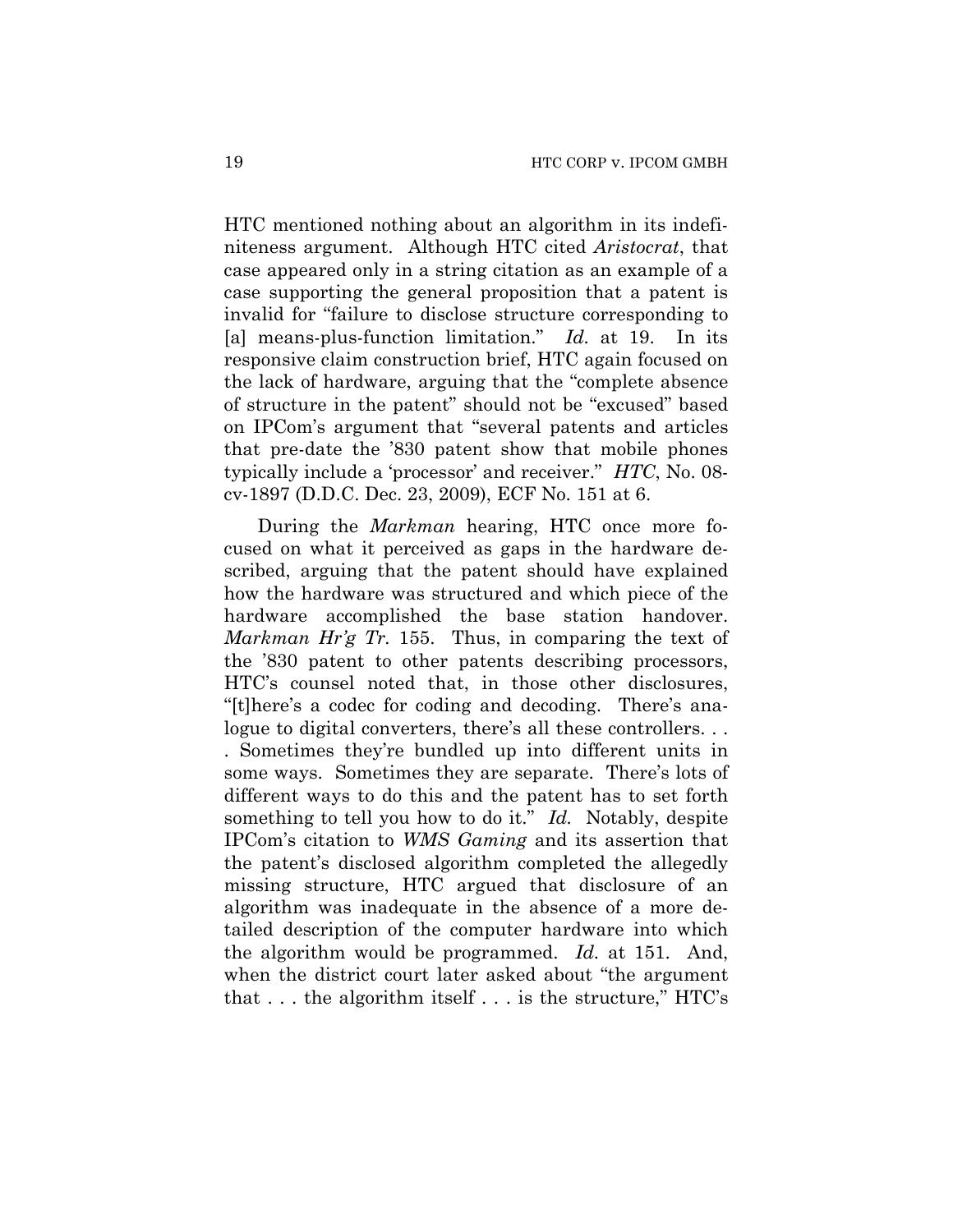counsel stated that the argument was irrelevant because the '830 patent is not a "software patent." *Id.* at 172.

The argument that the '830 patent failed to disclose an adequate algorithm did not emerge until HTC filed its responsive brief on appeal. Even then, moreover, HTC tied its attack on the algorithm to its attack on the generic nature of the hardware disclosure. Thus, HTC acknowledged for the first time that "the corresponding 'structure' may take the form of a particular software program or algorithm that converts a disclosed generalpurpose processor into a machine that performs the specific function claimed." Appellee's Br. 46. HTC then argued that "the patent [in suit] does not describe how the mobile station generates those messages—just the results of some undescribed algorithms operating on some undescribed hardware. It is not enough merely to describe 'the results of the operation of an unspecified algorithm.'" *Id.* at 47 (quoting *Aristocrat*, 521 F.3d at 1334–35). That argument was too little and too late.[1](#page-19-0)

As a general rule, an appellate court does not consider an issue not passed upon below. *Singleton v. Wulff*, 428 U.S. 106, 120 (1976); *Interactive Gift Express, Inc. v. Compuserve, Inc.*, 256 F.3d 1323, 1344 (Fed. Cir. 2001). This rule fosters sound policies. It ensures finality in litigation by limiting the appealable issues to those a lower court had an opportunity to, and did, address. The rule also conserves judicial resources because it prevents parties from undoing a lower court's efforts—sometimes

<span id="page-19-0"></span> $\overline{a}$ 1 When asked at oral argument before this court where HTC had challenged the adequacy of the algorithm in the '830 patent when before the district court, HTC's counsel pointed to a footnote in its opening *Markman* brief. That footnote, however, again only focused on the alleged lack of "schematics[,] . . . components or circuitry . . . ." *HTC's Opening Markman Br.* 18 n.3.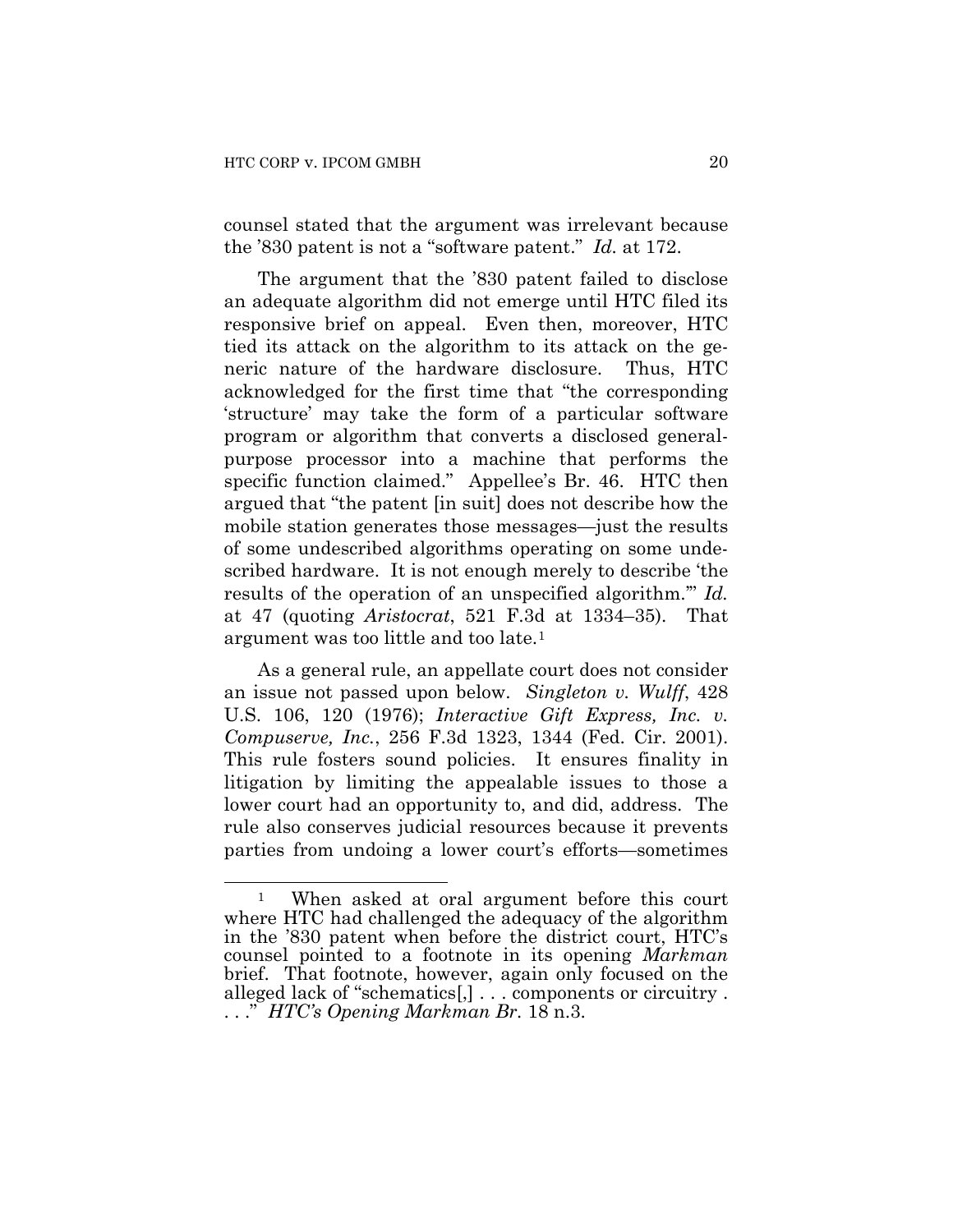spanning years of litigation—based on an error that a lower court could have considered and corrected. In the same regard, the rule discourages parties from inviting an alleged error below only to raise it on appeal. Many of our sister circuits have recognized the importance of this rule and the policies it fosters. *See, e.g.*, *Nat'l Ass'n of Social Workers v. Harwood*, 69 F.3d 622, 627 (1st Cir. 1995); *Lavoie v. Pac. Press & Shear Co.*, 975 F.2d 48, 56-57 (2d Cir. 1992); *Webb v. City of Philadelphia*, 562 F.3d 256, 263 (3d Cir. 2009); *Wheatley v. Wicomico County*, 390 F.3d 328, 334-35 (4th Cir. 2004); *Payne v. McLemore's Wholesale & Retail Stores*, 654 F.2d 1130, 1144-45 (5th Cir. 1981); *Sigmon Fuel Co. v. Tenn. Valley Auth.*, 754 F.2d 162, 164-65 (6th Cir. 1985); *Strauss v. Stratojac Corp.*, 810 F.2d 679, 683 (7th Cir. 1987); *United States v. Whitten*, 706 F.2d 1000, 1012 (9th Cir. 1983); *Lyons v. Jefferson Bank & Trust*, 994 F.2d 716, 721 (10th Cir. 1993); *Ferrill v. Parker Group, Inc.*, 168 F.3d 468, 475 (11th Cir. 1999).

An appellate court, however, has discretion to consider an issue for the first time on a case-by-case basis. *Singleton*, 428 U.S. at 120. We have described the circumstances in which an appellate court might excuse a party's failure to preserve an issue, as where: (i) the issue involves a pure question of law and refusal to consider it would result in a miscarriage of justice; (ii) the proper resolution is beyond any doubt; (iii) the appellant had no opportunity to raise the objection at the district court level; (iv) the issue presents significant questions of general impact or of great public concern; or (v) the interest of substantial justice is at stake. *L.E.A. Dynatech, Inc. v. Allina*, 49 F.3d 1527, 1531 (Fed. Cir. 1995) (citations omitted).

None of those circumstances exists here. The necessity of an algorithm has been well established at least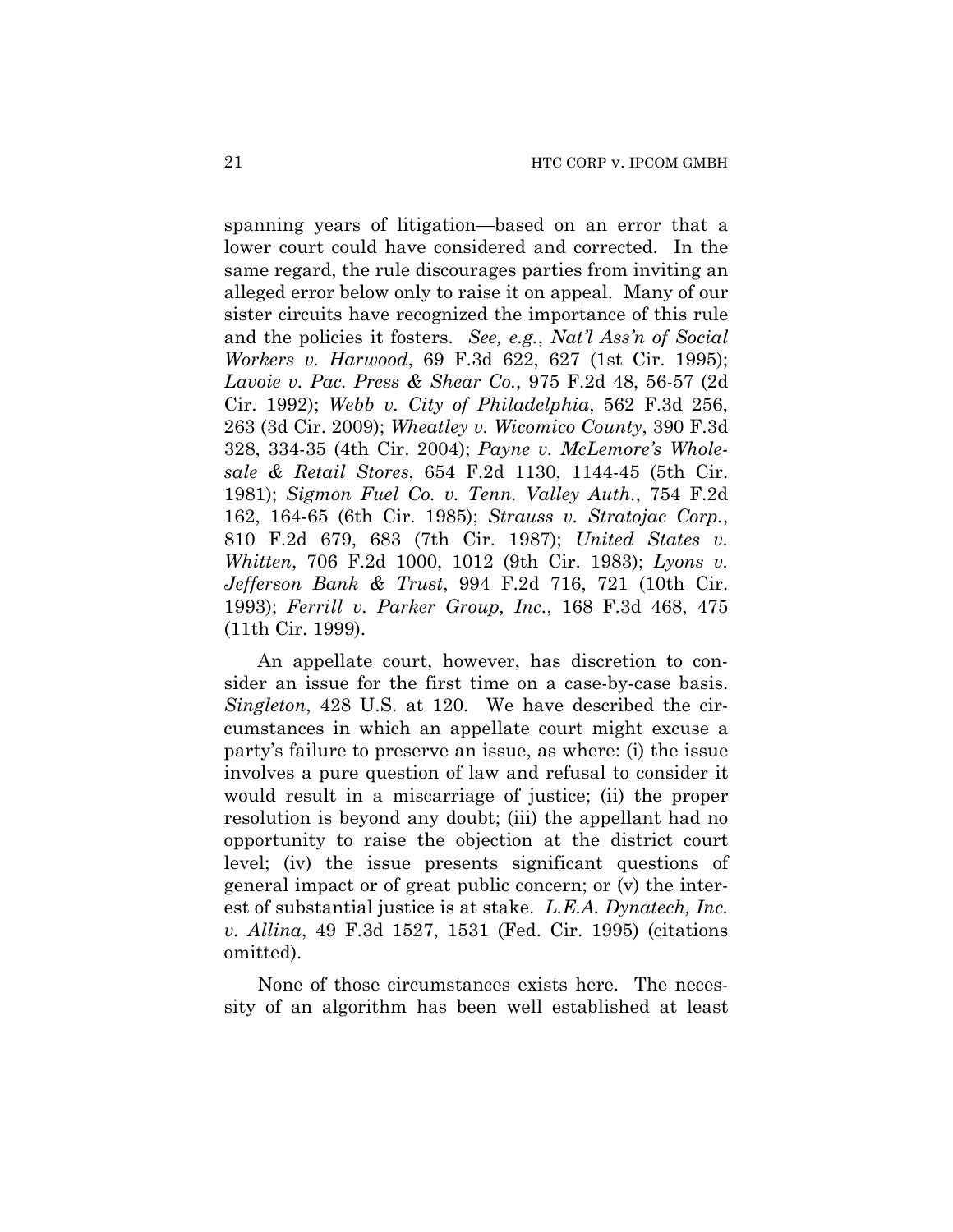since *WMS Gaming*, a 1999 case. This case does not alter that doctrine. HTC had an opportunity to argue the algorithm issue—at IPCom's invitation—during briefing on claim construction and HTC's summary judgment motion, and at oral argument before the district court. Because the parties have not developed the algorithm issue, moreover, we cannot resolve that issue now on the theory that its proper resolution is beyond any doubt. Indeed, if we were to remand the issue, the district court would have to conduct additional fact finding, and the parties potentially would have to conduct additional expert discovery. Remand, in sum, would stymie judicial economy because it would require the district court and the parties to invest resources in an issue that could have been raised for the first time below.

This waiver case is distinct from another involving algorithmic structure corresponding to a means-plusfunction limitation decided by this court. In *Harris Corp. v. Ericsson Inc.*, Ericsson argued to the district court and this court that the claim should be construed to require a two-step algorithm of "producing nondiscrete estimates and deriving discrete decisions therefrom." 417 F.3d 1241, 1251 (Fed. Cir. 2005). In the district court, Ericsson argued that the claimed process required "selecting discrete decisions" as a separate step from the function of the "time domain processing means," which was to produce "nondiscrete 'estimates of the originally transmitted information signals.'" *Id.* Ericsson also argued to the district court, as an alternative claim construction, that the function of the "time domain processing means" was to implement the two-step algorithm. *Id.* What Ericsson failed to do in the district court—but did on appeal—was to characterize the two steps as part of the corresponding structure of the "time domain processing means" limitation. *Id.* After analyzing the difference between the two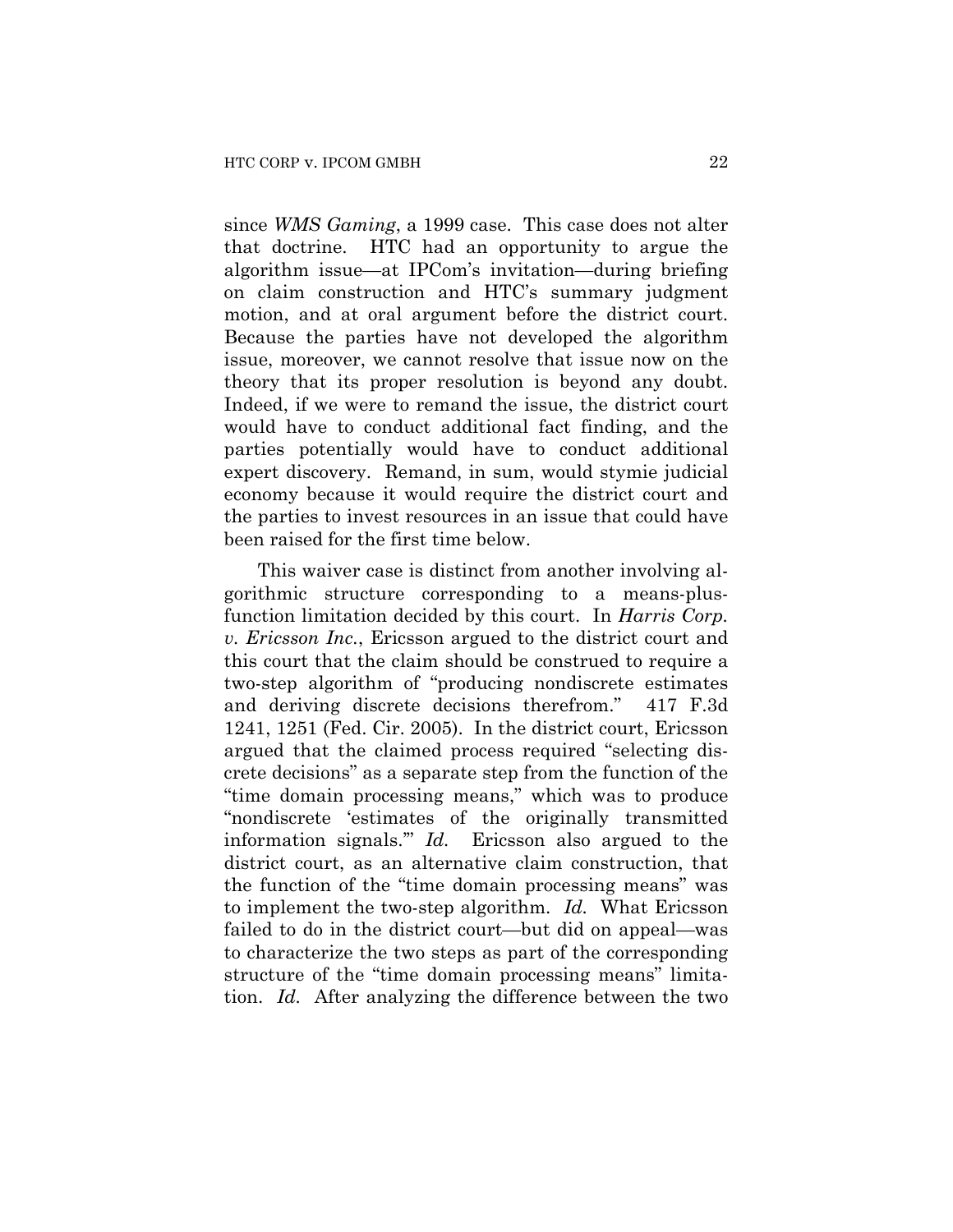positions, this court concluded that those differences were more of form than substance and that Ericsson had presented the essence of its position to the district court. *Id.* 

In refusing to find waiver in *Harris*, we focused on the fact that Ericsson had asserted throughout the litigation that the claims required a two-step algorithm: the very point on which the case ultimately turned. There, we concluded that Ericsson's modified articulation of its claim construction yielded nothing more than an "infinitesimal tweak in scope, devoid of any practical consequence." *Id.* at 1252 n.3. Here, by contrast, HTC emphasized the absence of circuitry, structure, and processor components in the district court, but now asserts the absence of any disclosure of a pertinent algorithm. HTC's argument on appeal is a concept distinct from what it argued below; there is no way we legitimately could characterize HTC's course change as a mere "tweak," infinitesimal or otherwise, to the position it took in the trial court.

We agree that the structure necessary to support the functional claiming in claims 1 and 18 of the '830 patent must include an adequate algorithm describing how a processor and transceiver can perform the claimed function. Because HTC never attacked the adequacy of the algorithm in the '830 patent when given an opportunity to do so before the district court, however, HTC cannot lodge that attack for the first time here.

#### IV.

We reverse the district court's grant of summary judgment to HTC on the ground that claims 1 and 18 cover hybrid subject matter. We hold, moreover, that the district court correctly concluded that the '830 patent's specification adequately disclosed a processor and transceiver for use in performing the function claimed in claims